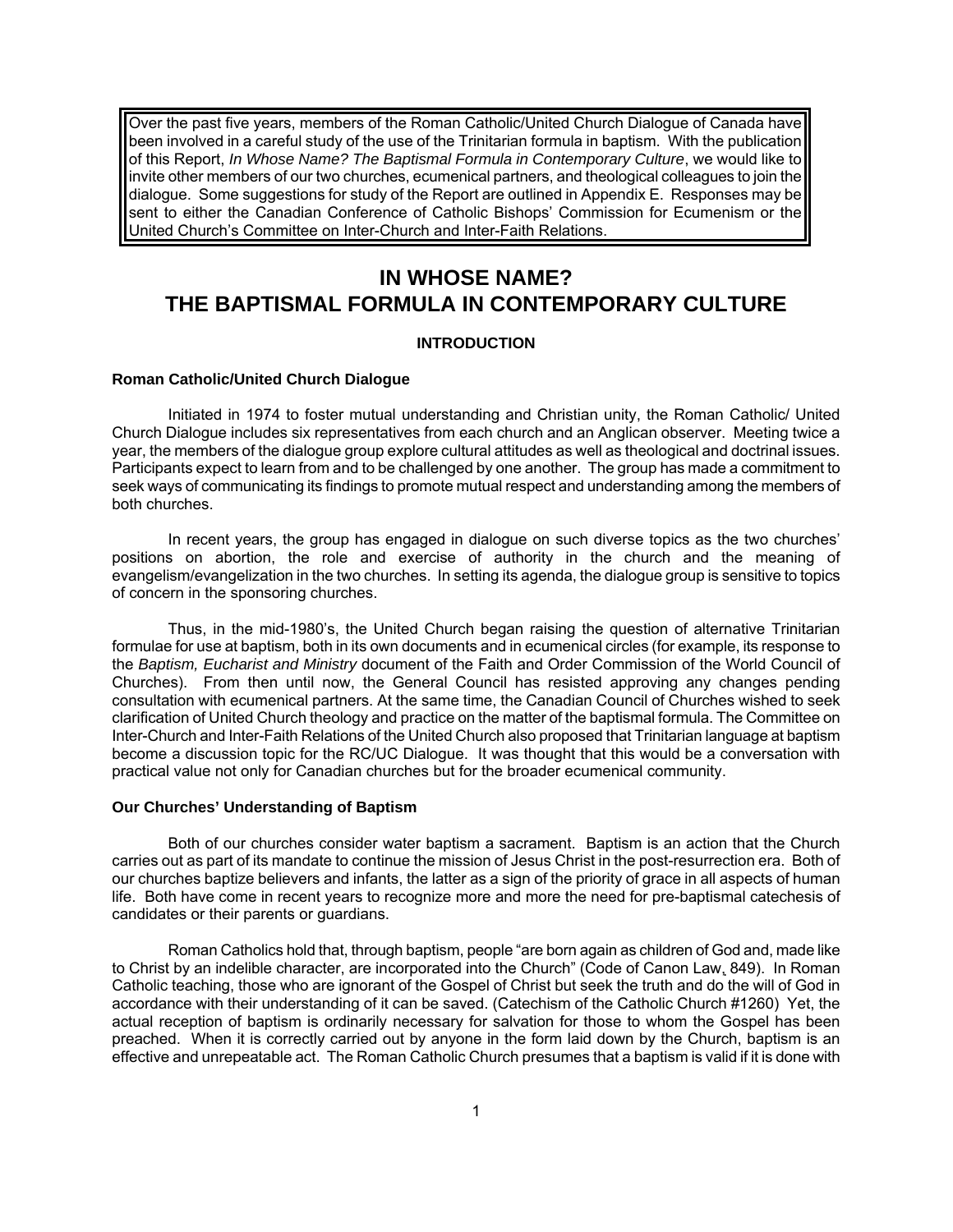water and the Trinitarian formula: "in the name of the Father, and of the Son and of the Holy Spirit." Only those baptized in this way may approach the other sacraments.

The United Church's Basis of Union says of the sacrament of baptism: "Baptism with water into the name of the Father and of the Son and of the Holy Spirit is the sacrament by which are signified and sealed our union to Christ and participation in the blessings of the new covenant" (Basis 2.16.1).

In 1975 our churches entered into an agreement with Presbyterians, Lutherans and Anglicans in Canada whereby each church would accept as valid the baptisms of the others administered according to established norms (i.e., with water and the use of the traditional Trinitarian formula). Unless there is evidence that a church's established norms are not being followed, its baptisms are presumed to be valid. This agreement was not to be interpreted as restricting the number of churches whose baptisms would be recognized as valid but as identifying the conditions for such agreement.

### **Baptismal Practice and Liturgical Renewal**

The recent liturgical renewal, which has taken place in both of our churches since the Second Vatican Council, is oriented towards fostering active and intelligent participation by the worshippers in the public celebrations of the church. As a consequence of this renewal, celebrations of baptism in our two churches have become more alike in recent decades. Catholic baptisms are held frequently in the context of the Sunday Eucharist rather than privately, with more emphasis than formerly upon the Word of God in Scripture to which baptism is a response. United Church baptisms are now often performed in the context of celebrations that refer to the rhythms of the liturgical year and they increasingly make use of the variety of symbols and gestures, which in Roman Catholicism, have helped to make the significance of the sacrament apparent.

The contemporary feminist critique of all forms of patriarchy includes a challenge to the church to further revise the way it celebrates liturgies. In both Roman Catholic and United Churches, albeit in different ways, there has been an effort to find more inclusive forms of community and worship. Almost since its inception in 1925, actions of the General Council of the United Church have led the church along lines of greater inclusivity as part of an enduring commitment to follow the early church in its decision to extend to the gentiles God's offer of grace.

In keeping with the way in which language is increasingly being used in secular society, both of our Churches have mandated the liturgical use of inclusive language referring to people where it is clear that such language accurately renders the sense of the underlying Hebrew or Greek texts. The proposal to seek gender balance when addressing or referring to God is more controversial. For the UCC, however, using more inclusive language in this connection is seen as an aspect of the faithful living of the Gospel.

A movement towards greater inclusivity in liturgical language may have the potential to convey the message of the Gospel more effectively in the contemporary context. Certainly it could affect baptismal practice and, in so doing, alter the established norms that form the basis of the 1975 agreement. Over the past four years our dialogue has probed various aspects of the question in an effort to be in a position to spell out with clarity what might be gained and what might be put at risk if the United Church, or any other Christian community, were to give official approval to alternative baptismal formulae. This report offers an overview of how our discussions have progressed; a summary of what we think is at stake and the options available.

### **Steps in the Dialogue**

At the meeting of October 26-28, 1995, we began our discussions with two presentations: a review of the development of the doctrine of the Trinity and a summary of questions raised in feminist discussion of this doctrine. These presentations initiated dialogue about the degree of linguistic flexibility open to Christians as they express their Trinitarian faith at baptism. Acknowledging the relationship between belief and language, we hoped to explore how the words we use both express and form our beliefs. We asked ourselves whether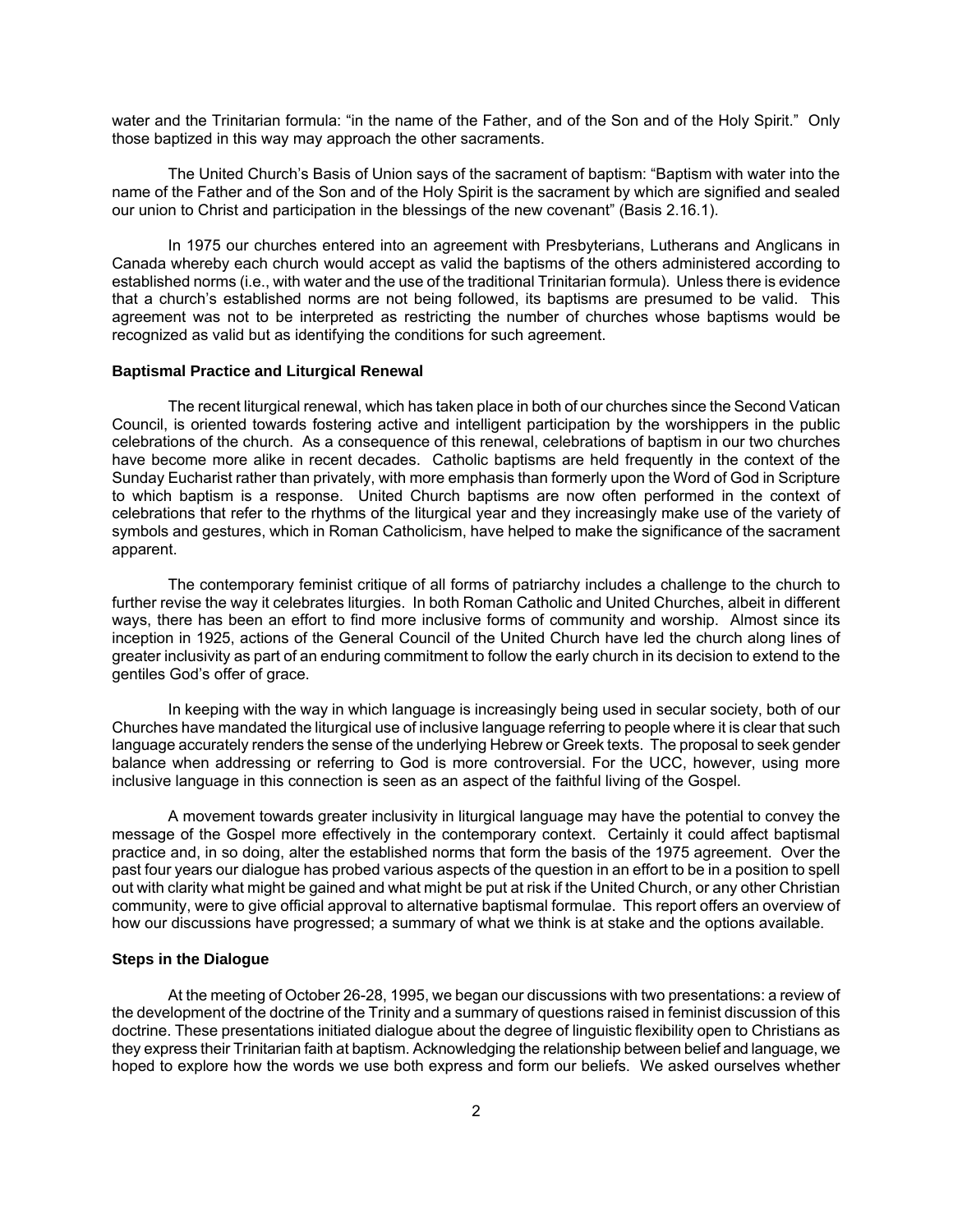different words really mean that our beliefs are different. Are these beliefs different and divisive? Or, perhaps, different and complementary?

At the spring meeting of April 18-20, 1996, there was a presentation on the Trinitarian doctrine outlined in the Catechism of the Catholic Church and a summary of the teaching expressed in various liturgical and hymn texts of the Reformed and Methodist traditions. These discussions led to a dialogue at the meeting of November 7-9, 1996, on the claim in the Catechism that "the doctrine of the Trinity is the central mystery of Christian faith and life" (#234). At the April 21-23, 1997 meeting, a synthesis of statements from the previous meeting led to a decision to develop two papers on the topic, "What's at Stake in Trinitarian Belief?" At this meeting, the group was informed that the UC General Council Executive had asked that the Committee on Theology and Faith and the Committee on Sexism be kept informed of the progress of the dialogue on this topic.

The meeting of October 30-November 1, 1997, began with a discussion of the two papers on "what's at stake" and a presentation on a "New Testament Survey of Baptismal Practices". The group broke into denominational caucuses to consider: "What, if any, Trinitarian formulae for baptism, other than that of Mt. 28, can we, with justification, offer to our constituencies for their consideration?" At the meeting of April 16-18, 1998, we discussed papers on: "The Baptismal Formula in the Early Church", "The Baptismal Formula in Biblical Witness", "Reflections on the Baptismal Formula", and "Agreed Statements from the International Orthodox/Roman Catholic Dialogue Commission". Some of the content of these papers is included in this report.

From October 29-31, 1998, the members of the dialogue group discussed individual answers to two questions: What's at stake in Father/Son language? What would be lost if we did not use Father/Son language in the baptismal formula? At the meeting of April 8-10, 1999, the dialogue group reflected on "A Feminist Critique of Father/Son Language". At both meetings, we discussed optional formulae that might be proposed and considered criteria that could be used in assessing these formulae. At the November 4-6, 1999, meeting, our usual meeting time was extended to allow for a final editing of the report.

The sections in the following report reflect the development of the dialogue as participants refined the topic to highlight those aspects of Trinitarian belief and language with the greatest relevance for the practice of baptism.

# **I. THE SIGNIFICANCE OF THE TRINITY FOR OUR CHURCHES**

Early in our discussions of Trinitarian language and the baptismal formula it became clear that a prior conversation was needed, one that would clarify the place of the Trinity within our respective faith traditions. We recognized, however, that this conversation had to begin at the level of our own experience, for we noted the intensity of feeling that surrounded our preliminary attempts to describe our theology of the Trinity to one another.

Thus, we chose a process that would uncover the roots of our theological stances. Taking as a starting point the statement of the Catechism of the Catholic Church that the Trinity is "the central mystery of Christian faith and life," we asked ourselves, "What do I understand to be the animating centre of the Christian life?" We anticipated (correctly, at it turned out) that our responses to this question would indicate our understandings of the ways in which our "animating centres" connected (or did not connect) to the Trinity.

Each member of the dialogue prepared a short statement in response to this question. (See Appendix A) These statements revealed, often in poetic and passionate language, that the faith roots of both our Roman Catholic and our United Church members are deep, distinctive, and entwined. That is, we found both points of commonality and points of difference between our traditions, but no indifference to the question of what lies at the heart of Christian faith and life. In this section, we present first our common ground, then our differences, and then we draw some conclusions about what we see to be at stake when we speak of the significance of the Trinity for Christian faith.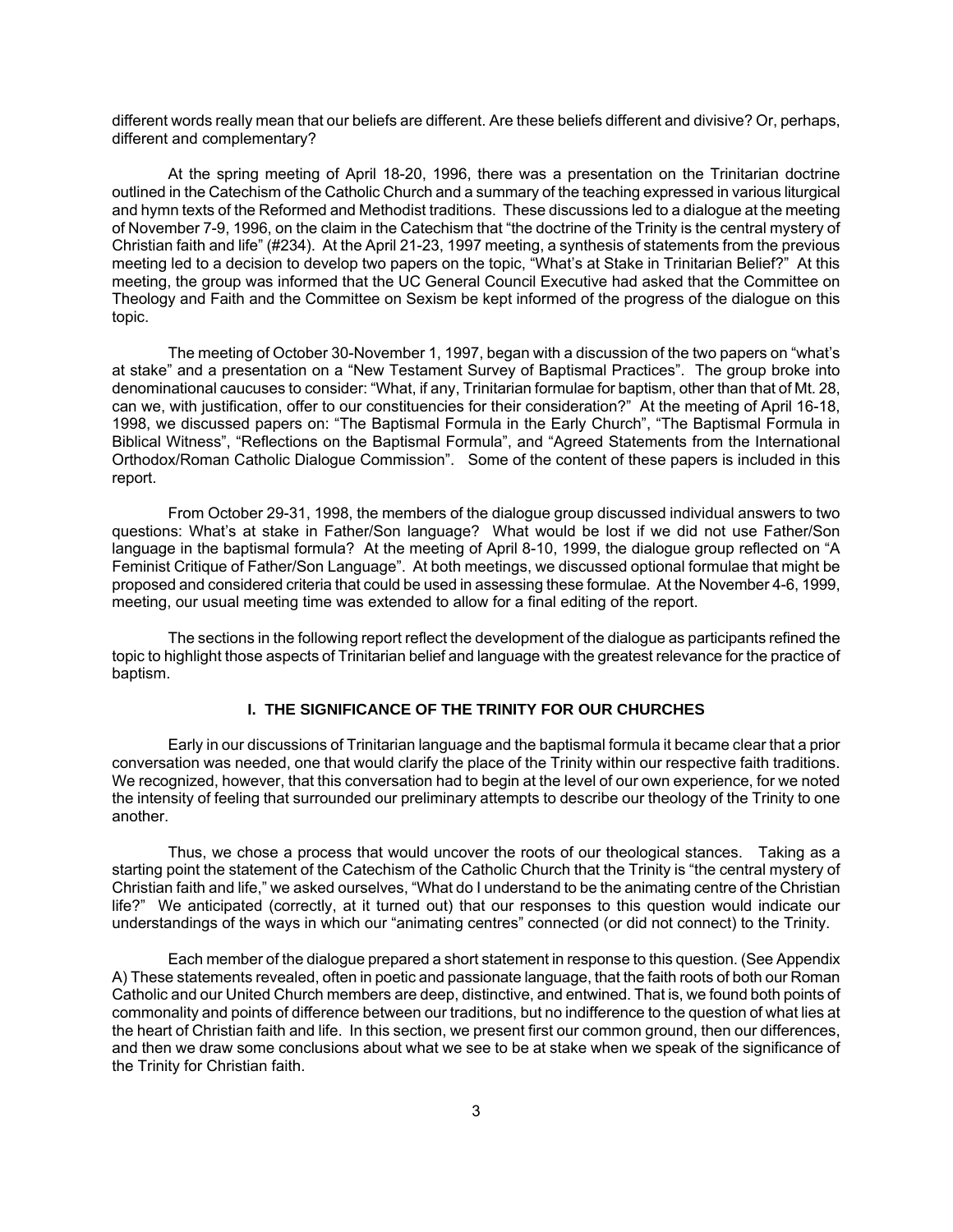#### **Our Common Ground**

**1.** Revelation is our Starting Point The most obvious common aspect of our statements was also a most basic tenet: for both Roman Catholics and members of the United Church, the "most central mystery of Christian faith and life" is the gratuitous offer of reconciliation God extends to humanity:

The Christian life is essentially life reconciled to God through Christ's own self-offering for us. (UC)

Belief in Christ impels the believer to adhere to (i.e., seek to be united with) the oneness of God. (RC)

Le Dieu-Trinité veut nous partager sa vie, son amour, sa joie. (RC)

The central mystery of the Christian faith is grace: the unexpected and undeserved experience of God's mercy in Jesus Christ. (UC)

**2.** "Trinity Talk" is Second Order Theological Reflection Both Roman Catholics and members of the United Church regard what is said about the Trinity as "second order" theological statements, that is, as words which try to articulate Jesus' way of speaking of God and the disciples' experience of the risen Jesus. Both recognize their relationship to Jesus as the fundamental origin of Trinitarian faith. "To think of Jesus is to ponder a God who could, who would, come among us in that way," as one (RC) statement put it.

The extraordinary insight that Jesus himself was Saviour, and that their faith and trust in God was inseparable from their faith in Jesus as the Christ, dawned gradually upon the early Christians. Since in their prayer, life, and mission, they related to Jesus Christ as to God, corresponding theology inevitably followed: the doctrine of the Incarnation of God's eternal Word in Jesus Christ. Just as Trinitarian language helped the early Christians to clarify their faith, so it elucidates our own experience and belief.

In other words, language which seeks to describe the relationships among the persons of the Trinity ("immanent" Trinitarian language) attempts to make sense of the "Trinitarian" form of God's salvific activity among us (the "economic" Trinity). The importance of this language means that United Church people, whose daily faith rituals make them appear to be less tied to the Trinitarian formulations than Catholics are (as will be discussed, below), do still acknowledge the importance of the substance of those formulations.

**3.** *We Emphasize the* Generosity of God Both Roman Catholics and United Church people are convinced that viewing God as "three persons" encourages Christians to have confidence that God is "by nature" generous. That generosity establishes a new ethic, a redeemed community, and so directs our human lives toward new community and generous living:

God's divine life is one of mutual self-giving and communion. . . . The restoration of human beings in Christ to God established for Christians a new ethic . . . one in which absolute control or power are not the dominant feature. (RC)

My most deeply felt and passionate faith rests in fact upon a God who is a community of persons, persons, who, in their diversity, offer life, liberty and hope for the world. (UC)

For me, the understanding of God as Trinity is central to prayer and to belief in the possibility of an ongoing encounter with God in daily life. (RC)

The animating centre of Christian life is the Spirit's gift of participation in the life and mission of the Triune God. (UC)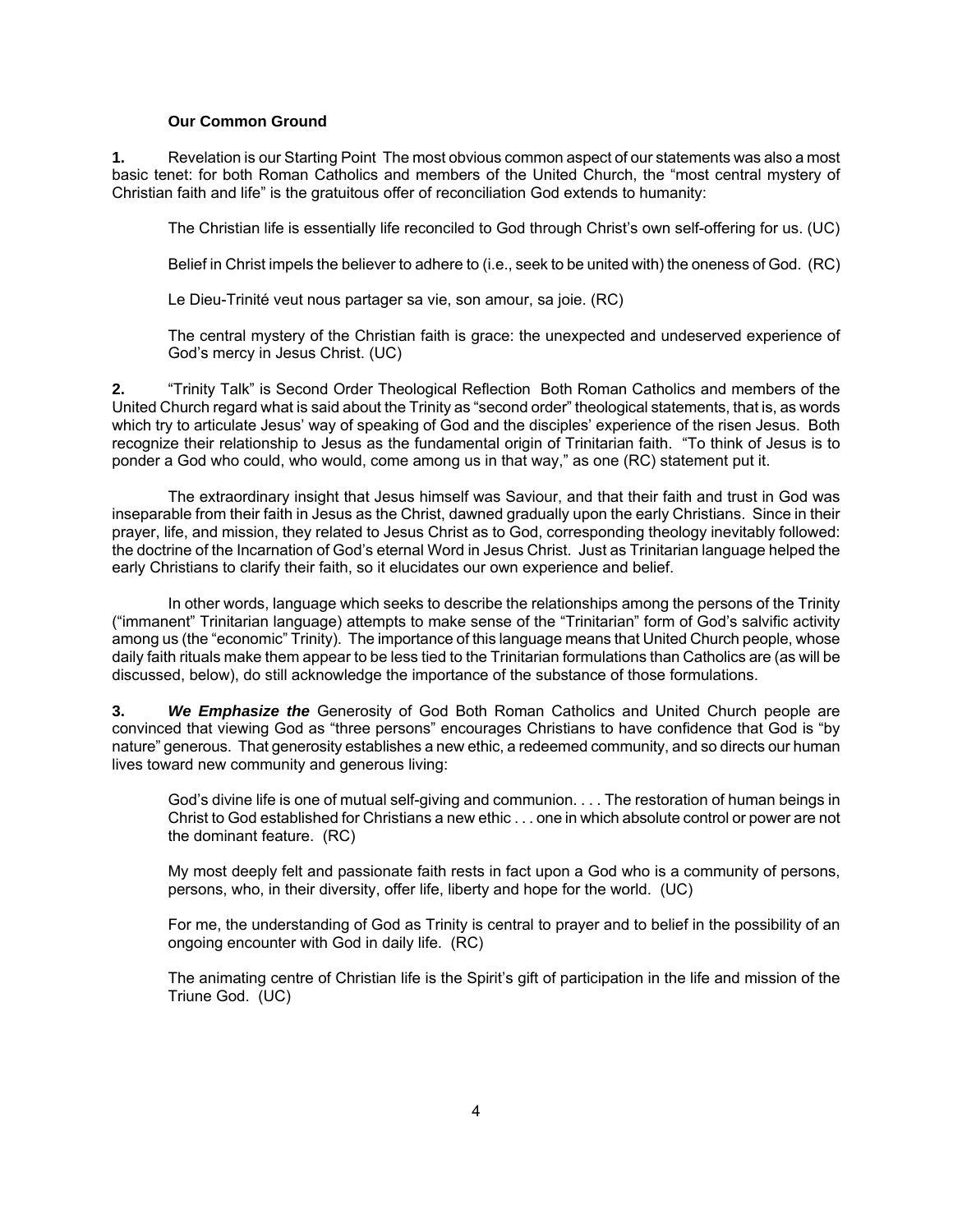### **Our Points of Difference**

**1.** *Daily Living: Immanent, or Economic?* For Roman Catholics, daily Christian living seems to be more explicitly "Trinitarian" than it is for members of the United Church. The frequent use of the "Sign of the Cross" is an important influence upon the shape of Roman Catholic piety, which has as its goal the sanctification of the individual who, made in God's image and incorporated into Christ, has the potential to receive a share in the divine life through the action of the Holy Spirit. This emphasis upon participation in the Trinitarian relationship tends to draw Roman Catholics toward an immanent expression of the Trinity:

En traçant le signe de la croix avec les paroles Au nom du Père, etc. on indique aussi que c'est par Jésus Christ que cette révélation et ce sceau nous sont donnés. (RC)

As a child I was taught to maintain a conscious awareness that I was living "in" the Trinitarian relationship. . . . We are called to model our relationships in our family and in the church on the relationships of love and respect which are in the Trinity. (RC)

The doctrine of the Trinity *does* function as the "animating" centre for me as a Catholic, in the sense of a felt need to live in reference to Father, Son, and Holy Spirit. (RC)

Everyday faith in the United Church is focused more upon the grace of God and upon Jesus as reconciler and proclaimer of the Kingdom or Reign of God. The coming of God's Reign involves the triumph of good over evil and the restoration of relationships of love and respect between humanity and God and among all of God's creatures. The individual who, conscious of having received salvation as a gift, helps to make the world more like God's Reign, is a faithful disciple of Jesus. In centring on this active and world-oriented love, United Church people tend to be drawn toward "economic" conceptions of the Trinity; in fact, to speak of the "immanent" Trinity may come only with struggle:

The animating centre of the Christian life . . . is our participation as individuals and as church, in God's reconciling mission to the world, which is the continuing mission of the risen and living Christ, a mission of love and peace. (UC)

If you were to ask me about the "animating centre of the Christian life" . . . I imagine that I would speak about the Kingdom of God: inbreaking, indwelling, at hand, come near. (UC) Something within me recognizes that there is a connection between the relationship that I see as the animating centre of the Christian life and the intra-relationship of the Trinity, but it seems tenuous and somewhat forced. (UC)

**2.** *Inference or Necessary Condition?* Within and behind these differing emphases in daily approaches to faith seems to lie a difference in the location of the doctrine of the Trinity within our theological systems. United Church people tend to view the doctrine of the Trinity as an *inference* based upon the experience of God's self-revelation. In that sense it is important but not necessarily prior to an understanding of Jesus' birth, life, death, and resurrection, and the gift of the Spirit, as witnessed by early Christians:

The fact is that the apostolic generation of believers lived and witnessed and died in a faith that was implicitly rather than explicitly Trinitarian. . . . How, then, could the doctrine of the Trinity, conceived on an immanent basis, be central to the Christian faith? Perhaps only if *grounding* the authenticity and shape of God's mercy in Jesus Christ is viewed as more important than its *experience*. (UC)

It seems to me that the words of the Trinity at the time they were first used were developed out of our attempts to explain who Jesus was and how he was still present among his followers. (UC)

The Scripture provides not doctrines, but testimonies. What we find is a Trinitarian structure in the testimony to Jesus and the Spirit, whether we read Paul or the synoptics, or John. (UC)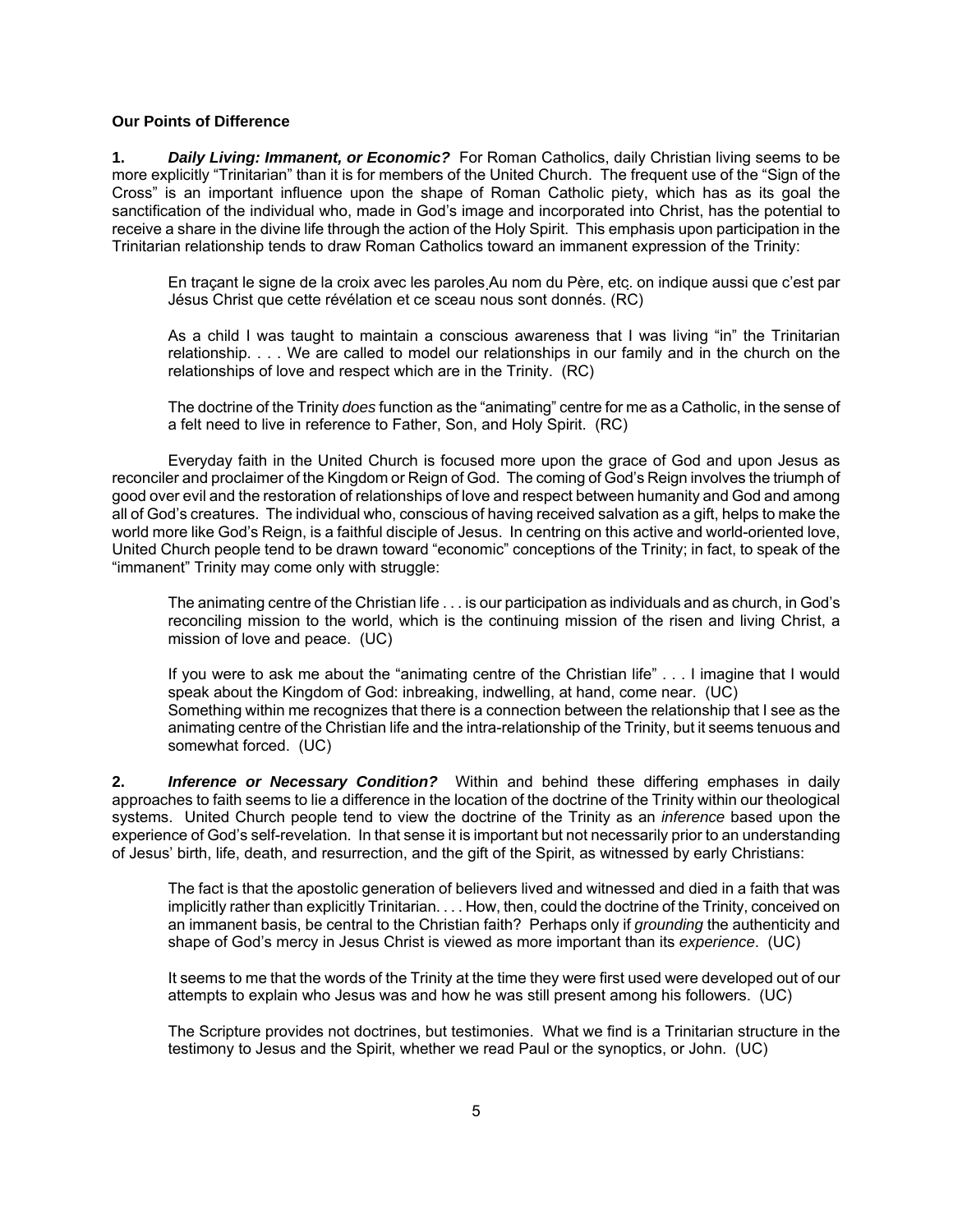Roman Catholics, on the other hand, would see the doctrine not as an inference but as a necessary condition for the truth of what is said about God and/or about Jesus. It is in that sense that they regard the doctrine of the Trinity as most central or fundamental:

God deals with us in three ways. . . being present to our history as Father, Son, and Spirit. (RC)

We are through baptism brought into the 'family' which is the Trinity; thus we share in the very life of the Father, Jesus, and the Holy Spirit. (RC)

For me, the "animating centre" of Christian life . . . is relationship with God. . . . There is only one God. There are no divided loyalties. But in this one God, there are three persons. (RC)

# **What's at Stake?**

**1.** *The Nature of God* Our exploration of the significance of the Trinity for the Christian faith indicated that both Roman Catholics and United Church members see much at stake in our doctrine of the Trinity. Both agree that the development of the doctrine of the Trinity is not merely a naive phase of Christian theological development, now to be outgrown. It gives us crucial insight into who God was for Jesus, who God is for us, and how we shall live as a result. It tells us that God is open to suffering, not only empathetically with creation, but in God's own self at and on the cross. The God of the immanent Trinity is a God in eternal community, and therefore a God who breaks down patriarchy and undermines tyrants, as feminist and liberation theologians have shown us.

The Triune God is one in open relationship: parental, filial, adopting; such a God cannot be impersonal or indifferent. It is to intimacy of relationship that the traditional language of Father/Son points. This language reminds us that our whole existence is rooted in One who, despite having been rejected by us, still loves us with familial affection. Where Roman Catholics and United Church members express our faith in *different* ways the divergences tend to be those of emphasis or focus. They do not separate us in our common conviction that in turning to the God who meets us in the Trinity we encounter the One who offers us salvation.

**2.** *Faithful Practice* Both Roman Catholics and United Church people are conscious of the great impact which the language of faith practice has upon theological thought (*lex orandi, lex credendi)*. Roman Catholic piety contributes to the readiness with which many Catholics enter into discussions of the immanent Trinity, even though they acknowledge the difficulty of finding adequate language for such discussions. For United Church members, the concern is that the language of faith practice not obscure the liberating message of the Gospel by employing unnecessarily narrow vocabulary. For both groups, the language we use not only speaks of our faith, it helps to create and shape the faith community. It cannot, therefore, be trivialized, either by uncritical repetition, or by jumping on a linguistic band-wagon.

# **Conclusion**

We share a conviction that Trinitarian theology is necessary for the Christian community truly to know God, and we share an affirmation that we are *doing* that theology by the language we speak in worship. Taken together, this conviction and this affirmation challenge us to continue to name the Triune God in baptism in language which is rich and full and inviting. Responding to this challenge becomes the task of the next section of our report.

# **II. SETTING THE BIBLICAL AND HISTORICAL CONTEXT**

Affirming that we are committed to naming the Triune God in baptism, we further recognize that both Roman Catholics and United Church members seek to be faithful to the will of Jesus Christ and to the apostolic teaching. Any claim we might make about naming God in baptism needs to be tested against the biblical and historical witness to the meaning, purpose and form of the baptismal rite. That is why we turn now to a review of New Testament, other early Christian, and subsequent historical perspectives.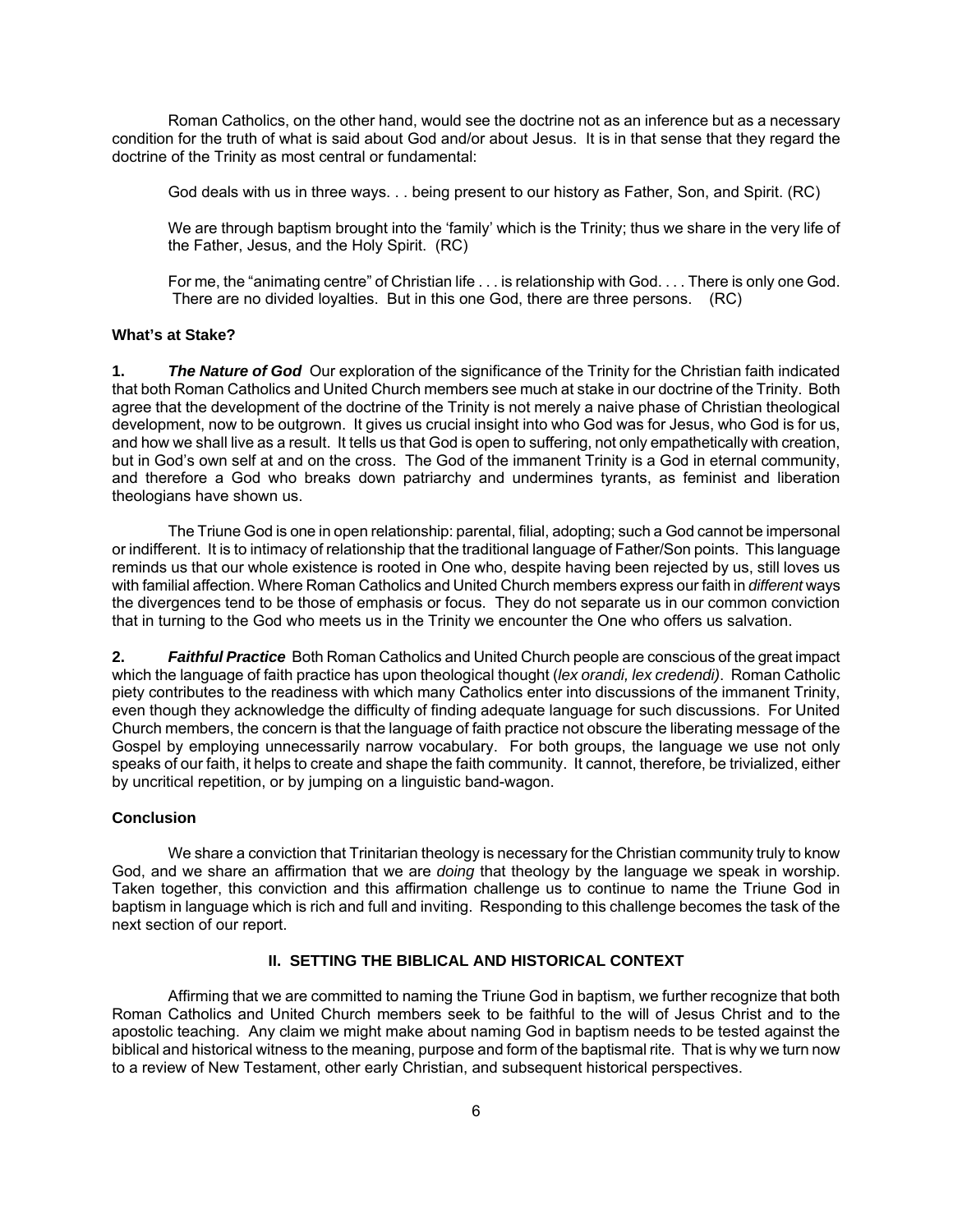We acknowledge that there are differences in our emphases when we approach Scripture and Christian history, yet we agree on key issues. Scripture is the indispensable source for our knowledge of faith, yet we do not read it in a fundamentalist way. We realize that the authors of the New Testament books wrote at least two decades after Jesus' death and resurrection. These writings thus give us direct access to the faith of the first Christian generations, and indirect access to the historical Jesus himself, but this recognition does not diminish their significance. The New Testament documents are *both* human documents and God's revelatory word to us. We come to discern the "will of Christ" through our faithful interpretation of these early texts, invoking the aid and inspiration of the Holy Spirit.

As well as valuing the work of contemporary biblical scholars who apply various critical techniques to the books of the New Testament, we also value evidence about how past generations of Christians have understood these writings. Yet, the dialogue has shown that our two churches tend to assess the views of past generations differently. Where Roman Catholics look to patristic sources, official teachings, and accepted liturgical practices as authoritative guides to the interpretation of biblical texts, United Church members see both early and more recent interpreters as helpful tools to assist in understanding the meaning of these texts. In both cases, the texts themselves always stand as the norm.

We therefore agree that both the documents of the New Testament and the ongoing Christian witness must be studied carefully and taken seriously as we approach our current context and its questions. Together they represent to us a lived faith, whose contours are suggested by the courageous Christian life and worship of our forebears, as they faced ever-changing circumstances.

### **The Rite of Baptism in the New Testament**

 $\overline{a}$ 

The specific focus of this dialogue was the baptismal formula, and the degree of flexibility permitted to Christians in expressing what baptism symbolizes. We thus approached the New Testament seeking to know what it attributes to Jesus concerning baptism, and what it records about the practice of the early church. We found in the texts references to the baptism of John, the baptizing words and deeds of Jesus and the disciples, the apostles' approach to baptism in Acts and the Letters, and an emphasis on baptism and the gift of the Spirit.

John the Baptist A large proportion of the New Testament passages which mention baptism are connected to John.<sup>[1](#page-6-0)</sup> His baptism involved immersion in the Jordan River of those who sought to confess their sins, in anticipation of one "coming after," who would baptize with the Holy Spirit and with fire. It was thus, according to the evangelists, a preparation for something greater: an even more radical purification in God's new age. We do not know exactly what words, if any, John spoke as individuals were immersed. About this the New Testament is silent.

Jesus' baptism by John was exceptional in that, according to the Synoptic accounts, it was a revelatory moment which set Jesus apart as one endowed with a special gift of God's Holy Spirit (Mt 3:16, Mk 1:9, Lk 3:21). A voice from heaven identified Jesus as the Father's beloved Son. In the Gospel of John, Jesus' reception of the Holy Spirit occurs prior to his meeting with John; the evangelist does not actually tell us that Jesus received baptism.

*Jesus and the Disciples* A small number (eleven) of Gospel passages having to do with baptism refer to those apparently performed by Jesus and/or his disciples in the period of his public ministry. These seem to have been similar in form and meaning to John's baptisms, but the evangelists supply no details about their form. They also seem uneasy about acknowledging that Jesus engaged in work that seemed to pattern itself on John's ministry, rather than initiating a new era. In the Synoptic Gospels Jesus sometimes

<span id="page-6-0"></span> $1$ Thirteen out of twenty-three uses of the noun "baptism"; only John receives the title, "the Baptist" (over a dozen times); one-third of the instances in which various forms of the verb "to baptize" appear apply to John the Baptist.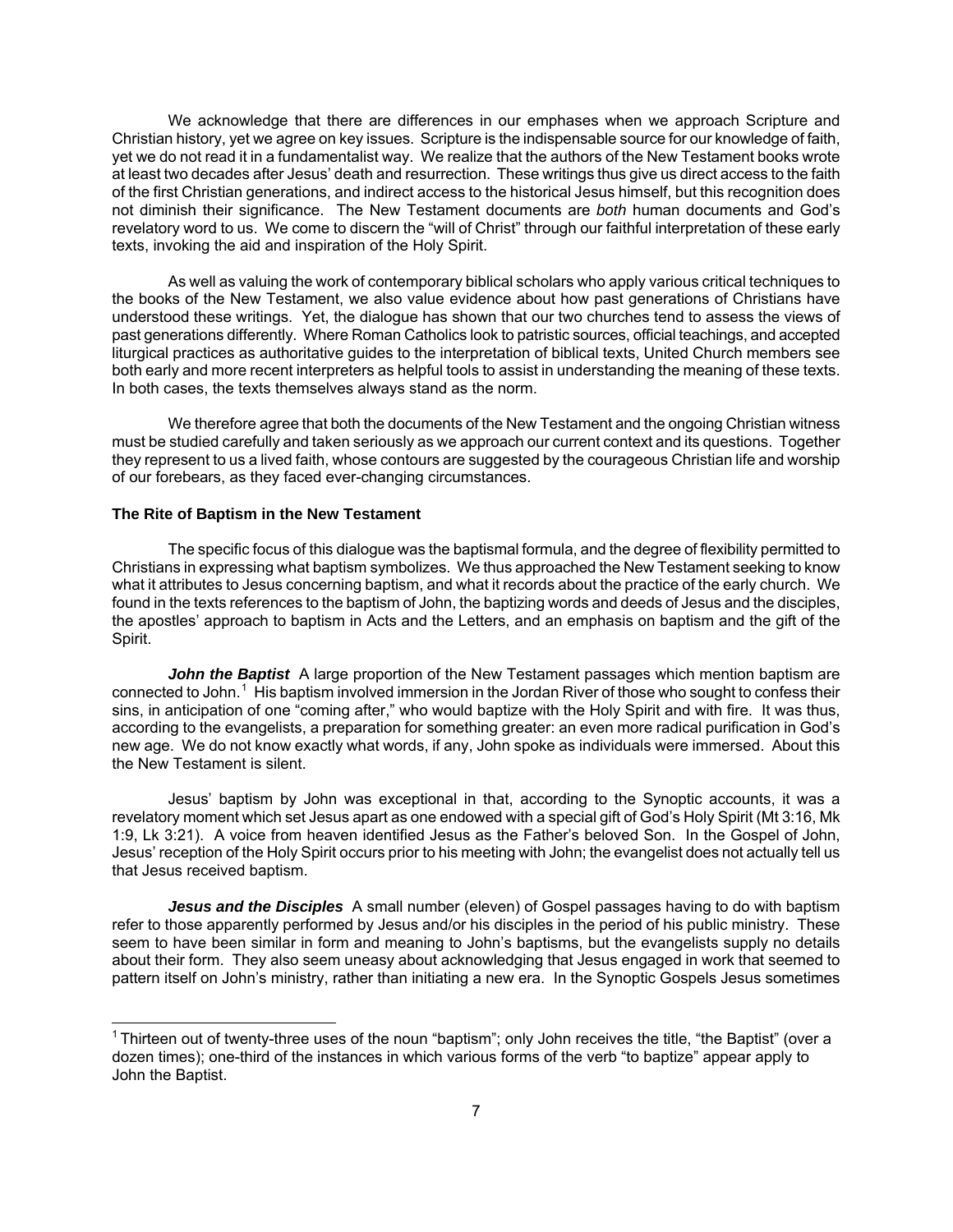uses the word "baptism" figuratively, to describe the suffering that he was about to undergo (Mk 10:38 and parallels).

Matthew's Gospel says that, in his final post-resurrection appearance, Jesus commanded the remaining eleven apostles to go forth and make disciples of all nations, "baptizing them in the name of the Father and of the Son and of the Holy Spirit" (28:19). This is, however, the sole place in which the New Testament explicitly mandates what has come to be the usual Trinitarian wording of the baptismal formula.<sup>[2](#page-7-0)</sup> Further, the final few verses of Mark's Gospel (16:15-16) ' later additions which summarize the content of the resurrection appearances in the other gospels ' lack a parallel to the Matthean passage indicating the precise words to be used in baptism. Biblical scholar Raymond Brown's commentary on Mt 28:19 indicates uncertainty about whether the Trinitarian formula described in the Gospel of Matthew was explicitly mandated by Jesus or whether it grew out of early believers' articulation of faith in Jesus Christ. He believes that the Matthean community's use of this formula (c. 70-100 C.E.) replaced an earlier custom of baptizing in the name of Jesus (e.g., Acts 2:[3](#page-7-1)8, 8:16). $3$ 

*Baptism in Acts and the Letters* The Acts of the Apostles and some of the New Testament Letters refer to baptisms performed in the decades following Jesus' resurrection. In Hebrews 6:2, instruction about baptism is a foundational "teaching about Christ." Several individuals (Paul, Philip, Peter, John, Annaias) are said to have baptized. Baptism involved water (mentioned explicitly twelve times and implied six times) and was apparently administered "in the name of" the one to whom one's life was being committed. In addition to the Matthean formula, reference is made to baptism in the name of Jesus Christ, or the Lord Jesus. $4$ 

*Baptism and the Gift of the Spirit* The first Christians seem to have had a fluid understanding of the connection between water baptism and the gift of the Spirit. In some (six) instances baptism is described as being with or in the Spirit (and twice with fire also), in others the Spirit is received before water baptism, and in yet others those who have been baptized in the name of the Lord Jesus later receive the Spirit through the laying on of hands. While, in Acts, the gift or baptism of the Holy Spirit seems to be the distinguishing mark of the committed follower of Jesus, it is not always associated with baptism. The concern in these texts seems to be not for a uniform baptismal formula, but to assure that both baptism and the receipt of the Spirit have occurred.

*Conclusion* Taken together, the New Testament documents suggest that a wealth of related meanings was attached to baptism. It was a sign of commitment, like the act of faith made by those who followed Moses into the waters at the Exodus. But in contrast to Moses' followers, Christians were baptized into Jesus as crucified and risen saviour. Other passages describe Christians as having been buried with Christ in/by baptism, or baptized into his death; baptism was thus connected with salvation from sin and its effects, especially death. To be baptized into Christ was also to be made one in Christ with other believers: Paul reminds the contentious Corinthians that "in the one Spirit, we were all baptized into one body." (1 Cor 12:13) And baptism was also powerfully related to resurrection, to the point that there was baptism on behalf of the unbaptized dead: "If the dead are not raised," Paul asks the Corinthians, "why are people baptized on their behalf?" (1 Cor 15:29)

<span id="page-7-0"></span><sup>&</sup>lt;u>2</u><br><sup>2</sup> The question arises whether in Acts 1:5 and 8 we have an echo of the baptismal formula of Mt 28:19. If so, the echo is faint, and whether it precedes or follows the other text depends on how we date the manuscripts. Baptism by the Holy Spirit is described as "the promise of the Father". Aside from Mt 28:19 this is the only instance in the New Testament where the words, " the Father" are associated with baptism.

<span id="page-7-1"></span><sup>3</sup> R. Brown, *An Introduction to the New Testament*, The Anchor Bible Reference Library (N.Y.: Doubleday, 1996), 203, 217.

<span id="page-7-2"></span><sup>&</sup>lt;sup>4</sup> In Acts and in the Epistles, baptism in performed "in the name of Jesus Christ" (Acts 2:38 and 10:48), "in" or "into" "the name of the Lord Jesus" (Acts 8:16 and 19:5), "into Christ" (Gal 3:27), and "into Christ Jesus" (Rom 6:3). See also 1 Cor 1:10-17.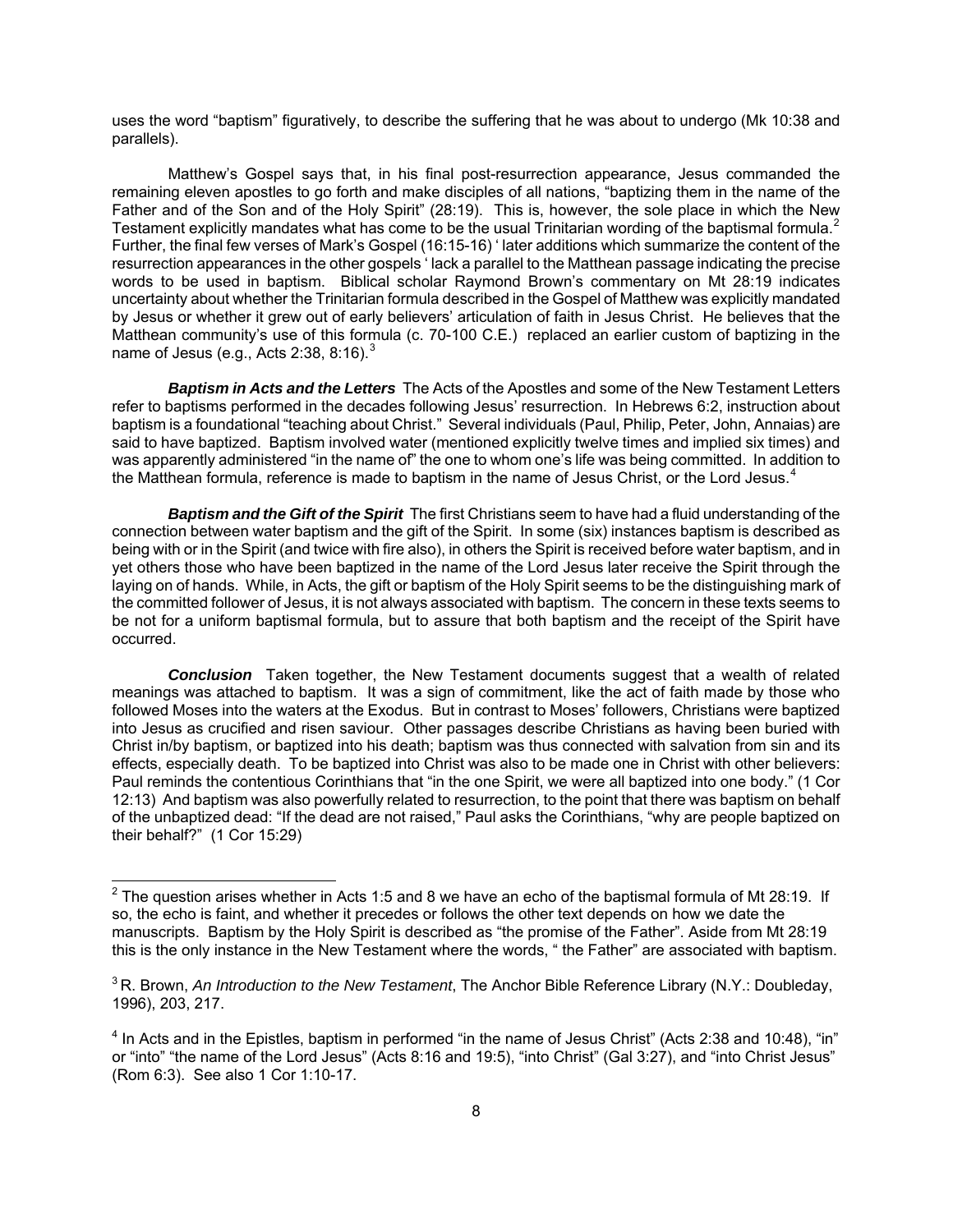One of our objectives in looking at the New Testament was to see what light Scripture gives on alternative baptismal formulae. Our texts show us that variations in the formula probably existed in the early church. The formula favoured by the Matthean community, however, became the norm, as we discovered in a study of other records of early Christianity.

### **The Baptismal Formula in the Early Church**

*The Baptismal Setting* Early Christian baptism occurred within the ferment of a new religious movement's struggle to define its identity and to interpret itself to a hostile world. Baptism was both a dangerous political act and a deeply spiritual one. The documents of the time thus depict the rite itself as a liturgical drama of the highest order, while its attendant theology is rich with symbol and imagery. Catechumens trod on goatskin that symbolized their sin, and were anointed from head to foot in the oil of exorcism, before plunging naked into the font. Their teachers urged them, during their weeks of catechesis, to "let the stubbornness of unbelief feel the anvil, let the superfluous scales drop off as of iron, and what is pure remain".[5](#page-8-0) In the ancient texts which refer to baptism there is rarely discussion of the "formula" *per se*; it tends to be mentioned either within the rubrics of a fulsome baptismal order, or as a way to summarize the whole baptismal experience. Sometimes it is not clear whether a statement about "baptism in the name of the Father, and of the Son, and of the Holy Spirit" is meant to recount the words of a liturgy, or to describe baptism's Trinitarian essence.<sup>[6](#page-8-1)</sup>

As with all Christian doctrine, the rite and theology of baptism developed against a backdrop of conflict and debate. As the Church sought to counter Gnosticism, Arianism, and Donatism, it found itself needing to clarify Trinitarian concepts, and to assess the validity of baptisms administered by heretics. These issues all affected the rite itself, as did, of course, the increasing practice of infant baptism, and the sudden membership "boom" that accompanied state legitimation in the early fourth century. It is this complex world which is reflected in early Christianity's baptismal texts.

A survey of early Christian non-biblical writings relating to baptism provides ample evidence of two main forms of an explicitly Trinitarian rite of baptism ' a "credal" interrogative form and the "classic" declarative form (in two versions) ' and sparse but significant evidence of other, "anomalous" forms of the rite. We considered each of these in turn.

**The "Credal" Formula** The "credal" formula for baptism involved an interrogative liturgy in which the candidate responded affirmatively to, or recited individually, three Credal statements, one concerning each person of the Trinity, and was immersed three times. The most important early occurrence of this form is the full and elaborate rite described in the *Apostolic Tradition*, a work of uncertain provenance, tentatively dated around 215.<sup>[7](#page-8-2)</sup> It is thought to be the form most commonly practised outside Syria. There is evidence that it was still normative in Rome in the 720's, while the Irish "Stowe Missal" shows the interrogative form still in use in [8](#page-8-3)00.<sup>8</sup> Many other texts offer versions of this interrogative form. Examples may be found in the writings of Tertullian (c. 200), Cyril of Jerusalem (c. 350) Ambrose of Milan (c. 380), and in such documents as the "Baptism of the Procurator" (c. 450), the Canons of Hippolytus (c. 500), and the Gelasian Sacramentary (Paris, 7<sup>th</sup>century).

In these accounts, the timing of the immersion varies: in some liturgies the candidate is immersed three times, but only after responding to all three questions. More importantly, for our research, the credal

<span id="page-8-2"></span> $<sup>7</sup>$  Hayes, 21.</sup>

 $\overline{a}$ 

<span id="page-8-3"></span><sup>8</sup> Whitaker, "History" 8-9, 11.

<span id="page-8-0"></span><sup>5</sup> Cyril of Jerusalem, "Catechetical Oration" in Alan Hayes, ed., *Church and Society in Documents, 100- 600 C.E.* (Toronto: Scholar's Press, 1995), 23.

<span id="page-8-1"></span><sup>6</sup> E.C. Whitaker, "The History of the Baptismal Formula," *Journal of Ecclesiastical History* 16 (1965), 5.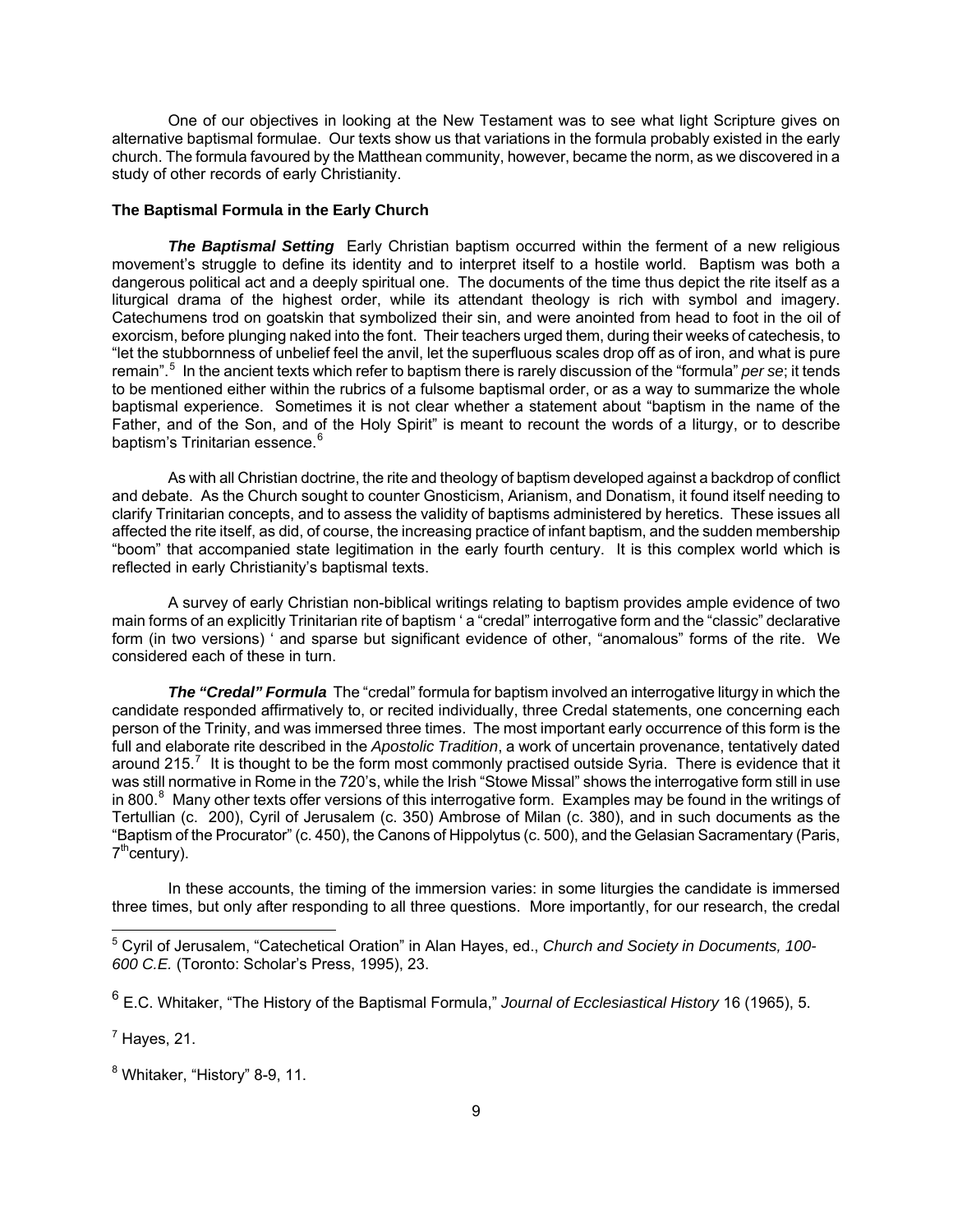questions vary also. The questions Ambrose describes, for example, are simpler than those of the *Apostolic Tradition*. Those who employed the interrogative formulary seem to have been confident that they were following the command of the risen Christ of Mt 28. The Italian *Tractatus de Baptismo* (c. 550 CE) describes an interrogative-style baptism, then states: "This we did in accordance with the command of our Lord Jesus Christ, who gave commandment saying, "Go and baptize all nations in the name of the Father and of the Son and of the Holy Spirit'."<sup>[9](#page-9-0)</sup>

*The "Classic Formula"* Despite the early, ongoing, and widespread use of the "Credal Formulary," it was, however, the other, declarative formula that won the liturgical day in both Eastern and Western parts of the church. It occurs with either active phrasing, such as "I baptize you ...", or in a passive form, such as, "The servant of God, N., is baptized" or "May the servant of God be baptized" (followed by "in the name of the Father, and of the Son, and of the Holy Spirit.") This "classic" formula is old, appearing in Matthew and the *Didache*, and it also continues to appear over the centuries: in the *Acts of Judas Thomas*, and the *Acts of Xanthippe and Polyxena* (both c. 250), and in the works of John Chrysostom (c. 390), of Theodore of Mopsuestia (d. 428) and of Dionysius the Aeropagite (c. 500). Theodore does not quote the standard formula, but states that the presider invokes "the threefold substance of the Divine Blessedness at the three immersions".<sup>[10](#page-9-1)</sup> The classic statement is sometimes called the "Syrian formula," since so many of the references (including Matthew 28) seem to have a Syrian origin.<sup>[11](#page-9-2)</sup> But it somehow found its way to Rome, and eventually, by the mid-700's, displaced the old interrogative form.

The classic formula offered certain advantages. It was more suitable for infant baptism, and it also adjusted more easily to conditional baptisms: "If you have not been baptized, I baptize you . . ." . Also, it would have been more expedient, especially for the large number of candidates presenting themselves in the growing post-Constantinian church.

*"Anomalous" Formulae* Because of our interest in alternatives, it is useful to survey other "anomalous" baptismal rituals described in early church documents. The *Didache* (first century, possibly prior to the Gospel of Matthew, and therefore our earliest non-biblical source), contains three baptismal references. One of these contains a standard Trinitarian formula (*Didache*, 7:1). The second contains an anomalous Trinitarian formula, since it lacks the usual definite articles: "in the name of the Father, Son, and Holy Spirit" (*Didache*, 7:3). The third, however, with its warning that "you must not let anyone eat or drink of your Eucharist except those baptized in the Lord's name" (*Didache*, 9:5), may well preserve a record of the most ancient formula, one by which some who were still alive had been baptized when the *Didache* was compiled.[12](#page-9-3)

Justin Martyr, in his *First Apology* (c. 160 CE), gives a fairly full account of the baptismal rite. After describing the preparation of baptismal candidates, he states: "They then are washed in the water in the name of God the Father and Master of all, and of our Saviour Jesus Christ, and of the Holy Spirit." Later in the same passage Justin describes the rite again: "[T]here is named at the water, over him who has chosen to be born again and has repented of his sinful acts, the name of God the Father and Master of all. . . . This washing is called illumination . . . . The illuminand is also washed in the name of Jesus Christ, who was crucified under Pontius Pilate, and in the name of the Holy Spirit, who through the prophets foretold everything about Jesus."[13](#page-9-4) This passage contains two possible anomalies. First, Justin twice names the persons of the Trinity

 $\overline{a}$ 

<span id="page-9-2"></span><sup>11</sup> *Ibid*., 5.

<span id="page-9-0"></span><sup>9</sup>  *Ibid*., 4-5.

<span id="page-9-1"></span><sup>10</sup> E.C. Whitaker, *Documents of the Baptismal Liturgy* (London: S.P.C.K., 1960), 50.

<span id="page-9-3"></span><sup>12</sup> Willy Rordorf, "Baptism in the *Didache*" *The Didache in Modern Research*, ed. J. Draper (Leiden: Brill, 1996), 217.

<span id="page-9-4"></span><sup>13</sup> *The First Apology of Justin, the Martyr*, chapter 61.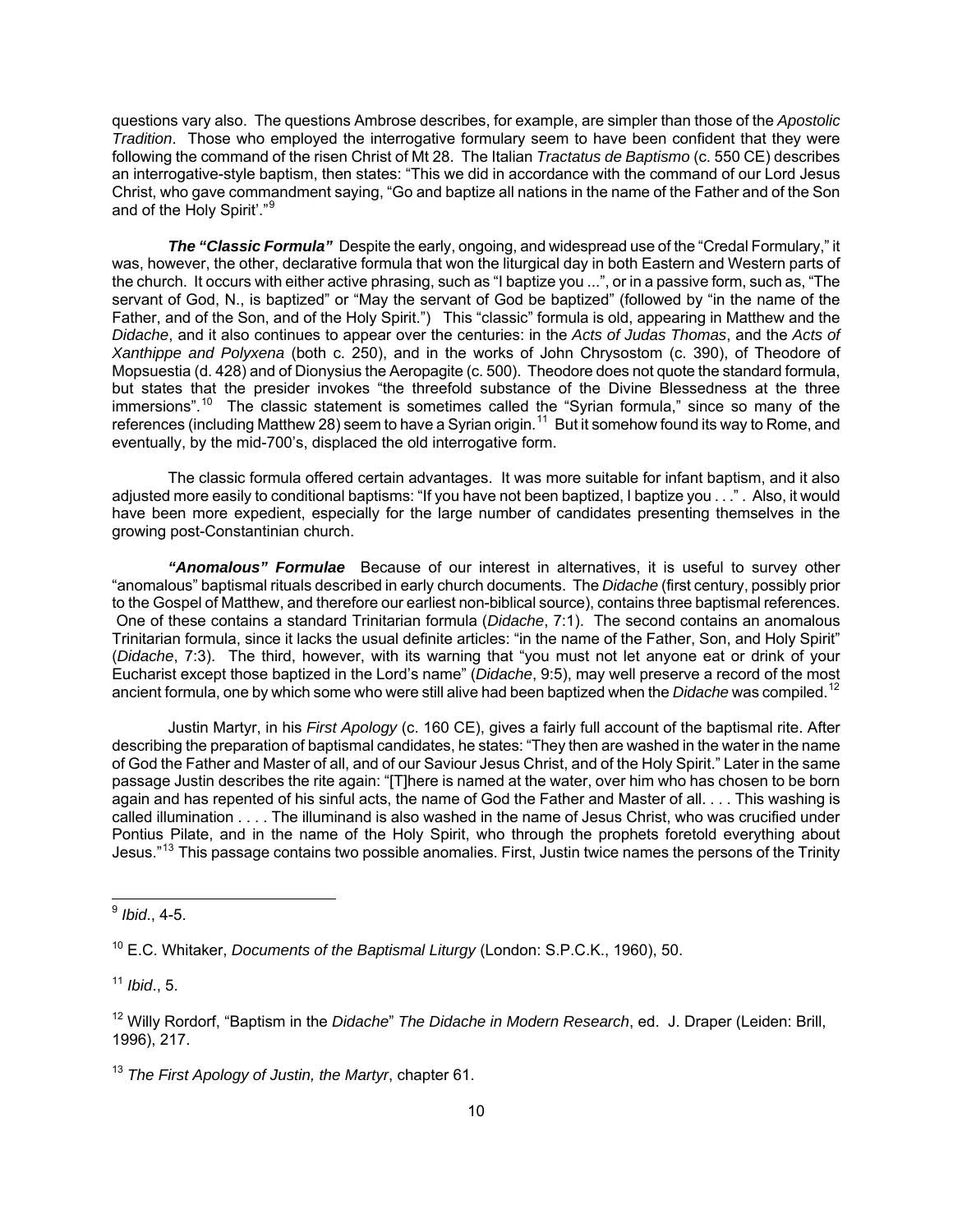as Father, Jesus Christ (not "Son"), and Holy Spirit. Second, if these are indeed the words of the baptismal liturgy, they represent the use of an "augmented" baptismal formula.

That baptism did not always require a triple immersion is evidenced in a text from the seventh century. The Fourth Council of Toledo (633) describes a community being given permission to baptize with one immersion, so as not to be confused with a heretical sect in the area which baptizes with three immersions<sup>[14](#page-10-0)</sup>. The act is justified theologically with the assertion that God is "one," so one immersion will suffice.

**Summarizing the Evidence** The early documents suggest that while some early Christians were baptized "in the name of Jesus," by early in the second century all baptisms were Trinitarian in nature. However, the credal formulary and the classic formula shared status as legitimate and normative methods of entering the baptismal covenant, until well into the middle of the eighth century. Even in liturgies which used the interrogative form, worship leaders used the classic language for anointing and exorcising. Everything happened in threes: they blew away Satan by exhaling three times on the body of the catechumen; they breathed more softly three times after baptism to infuse the new Christian with the Holy Spirit. The church was steeped in its Trinitarianism, and as the Christological battles raged on, the Trinity began to take on a more "immanent" nature.

These documents also show that the words and gestures used in baptismal liturgies are important because of the meanings they convey. They are not magical incantations in which particular words, of themselves, have an effect. The single immersion of Toledo, for example, indicates that variations from established practice were permitted when the use of the usual forms might be open to misinterpretation.

*Early Christian Theologians* While the liturgies themselves provide the clearest evidence linking baptism to Trinity, a brief look at some of the early theologians' writings *about* the baptismal rite and formula may also be helpful. Irenaeus (c. 180), for example, speaks of the baptismal Trinity in "economic" terms: the first person is "our Maker, our Designer" and the second and third persons become God's "Word and Wisdom."<sup>[15](#page-10-1)</sup> Theophilus of Antioch (c. 180) also used these names for the second and third persons.<sup>16</sup> Irenaeus also spoke of Son and Spirit as the "two hands" of God.[17](#page-10-3) Denis of Alexandria referred to the Son as the "wisdom and power of the Father" and to the Spirit as the "sanctity of the Father," while both early and later Greek writers (Basil the Great, Mark of Ephesus, Gregory Palamas) refer to the first person simply as "Source" or "Originator."

Both eastern and western writers of the early centuries used analogy to shed light on the nature of the relationship which exists among the persons of the Trinity. Several eastern theologians, (Gregory of Nazianzen, Cyril of Alexandria, John Damascene) suggested the Father, Son and Spirit are like the sun, its rays, and the resulting light, or like a water course, a spring, and its stream.<sup>[18](#page-10-4)</sup>

Gregory of Nyssa (c. 383) thought that what a person believes about the Trinity affects what occurs at baptism. Those who do *not* believe that the nature of the holy Trinity is "uncreated," should not confess the Son and the Spirit at baptism, because they will then fall "under the yoke" of something created. Only those who assert an uncreated Trinity will truly experience a "birth from above."<sup>[19](#page-10-5)</sup> Gregory also took his baptismal

<span id="page-10-0"></span><sup>14</sup> Whitaker, *Documents*, 214

<span id="page-10-1"></span><sup>15</sup> Irenaeus, *Proof of the Apostolic Preaching*, in Hayes, 66, 85.

<span id="page-10-2"></span><sup>16</sup> Theophilus of Antioch, *Ad. Auto.* II. 15.

<span id="page-10-3"></span><sup>17</sup> *Adv. Haer*. IV.xx.1.

<span id="page-10-5"></span><span id="page-10-4"></span><sup>18</sup> Athanasius, *Ad Serap.*, I, xix; Gregory Nazianzen, *Orat.*, xxxi, 31, 32; John Damascene, *Fid. Orth*. I, 13 19 Gregory of Nyssa. c. 383. *An Address on Religious Instruction*. In *Christology of the Later Fathers*. Edited by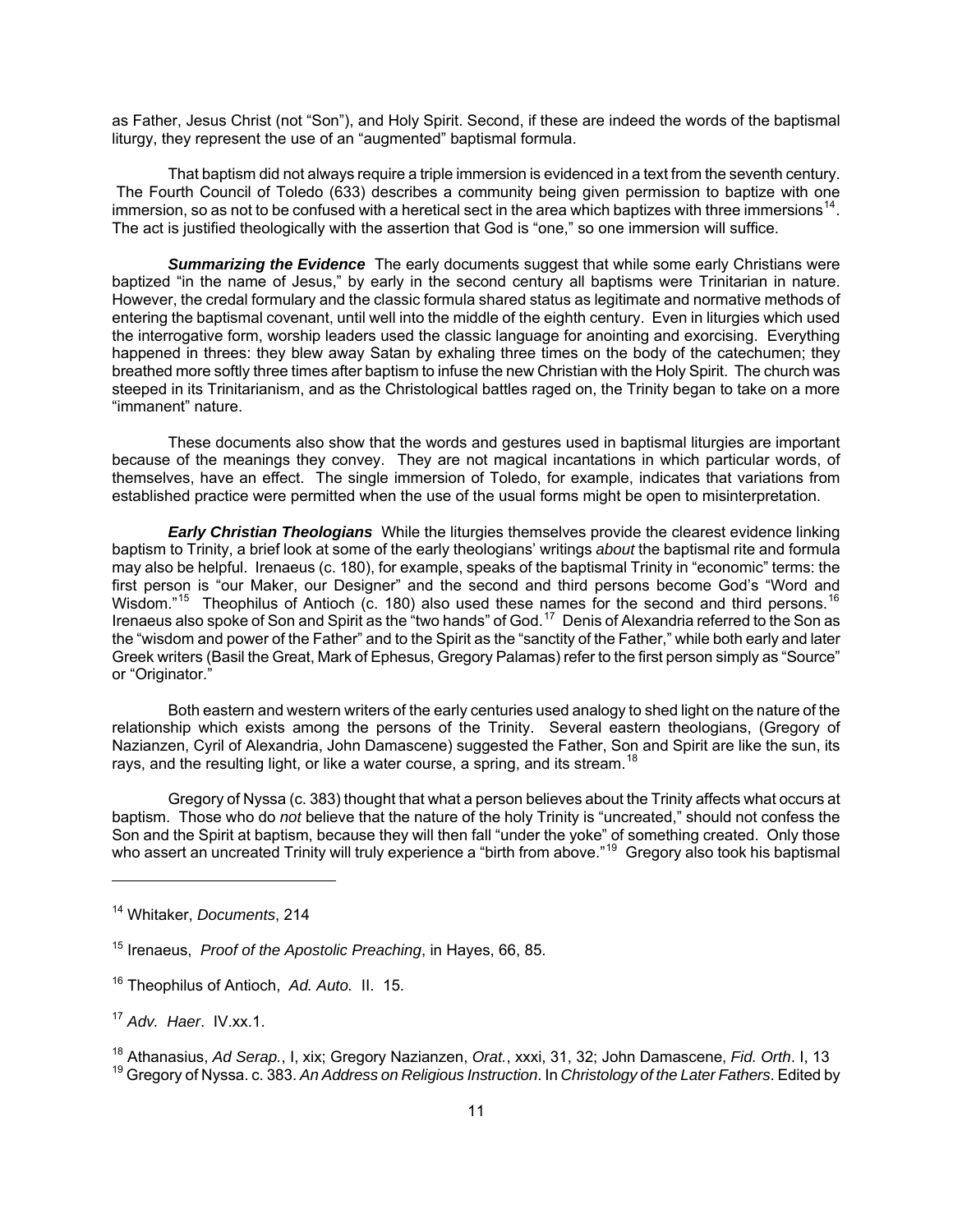theology in other directions. He and many other post-Nicene theologians saw baptism as primarily an imitation of Christ's death, for Christians must follow in his footsteps as one follows one's guide through a labyrinth. The descent into the water and the triple immersion signify Jesus' death and three-day entombment.<sup>[20](#page-11-0)</sup> The Apostolic Constitutions (c. 375), John the Deacon (c. 500), and Hildephonsus of Toledo (c. 650) all compare baptismal immersion to Jesus' death, and Hildephonsus sees the three steps into the font representing not only Jesus' three days of death, but also three stages of our own confession and repentance.<sup>[21](#page-11-1)</sup> This theology thus moves the baptismal formula away from either economic or immanent conceptions of the Trinity, to focus on Christian discipleship.

*The Early Christian Approach to Baptismal Language* The early Christian writers describe, in their reflections on baptismal language, a rite which seeks not to limit, but to explore the possibilities inherent in a Trinitarian faith. While they are deeply committed to Trinitarian theology, they do not seem bound by the words of a particular formula. Such richness of imagery does not seem to have extended to the liturgy, however, and there are no examples of female language or images being used of God in connection with baptismal practice. Thus, these early theologians do not provide "proof" of the use of alternative baptismal formulae, but they do invite reflection on the richness of baptismal theology: what it promises and what it demands as it beckons Christians to respond to God's gracious offer of new life in Jesus.

#### **Trinitarian Language and the Baptismal Formula in Medieval and Reformation Periods**

Again, in the Medieval period we note that rich imagery for the persons of the Trinity in theological work is to be found alongside a standardization and consequent limitation of imagery in the Church's sacramental forms. None of the "Jesus as Mother" material, dear to the hearts of medieval spiritual writers of both genders finds its way into the forms used at Baptism. Examples of biblical and historical references to God or Jesus as Mother are found in Appendix B.

It would appear that once the classic baptismal rite was established by the eighth century in the West it was held to be obligatory even after the Church had been divided by the Reformation. Some recognized that in the past it had not always been necessary to use the classic formula, but they nevertheless maintained that this formula had soon become, and now continued to be, the only option. This was true of Thomas Aquinas.

*Thomas Aquinas* Aquinas believed that in the early apostolic period baptism had been administered in the name of Jesus. He regarded such a departure from the classic Trinitarian form familiar to him to be the result of a special revelation accorded only to the primitive church (*ST* IIIa. Q. 66. art. 6). Thomas was convinced that Matthew 28 did convey to us verbatim the command of Jesus about the form to be used in baptism, and his unwillingness to admit the validity of contemporary baptisms which intentionally altered that formula was rooted in that conviction. St. Thomas was also of the view that adding words to the baptismal formula would not invalidate the rite (*ST* IIIa. Q. 60. Art. 8) as long as this did not change the meaning of the sacramental sign.

*Huldrych Zwingli* While the United Church's relationship with its "tradition" is less direct or obvious than that of the Roman Catholics, the United Church Dialogue members see merit in searching the writings of the Reformers for assistance in interpreting Scripture and the present age. Zwingli sees baptism as instituted by Christ, the "chief and special token" of the new covenant.<sup>[22](#page-11-2)</sup> He speaks of the formula only incidentally. Once, in challenging Luther on his statement that "the Holy Spirit is in baptism," he speaks approvingly of the

E.R. Hardy and C.C. Richardson. London: SCM Press, 1954, 322-23.

<span id="page-11-0"></span><sup>20</sup> *Ibid*., 314-15.

<span id="page-11-1"></span><sup>21</sup> Whitaker, *Documents*, 104.

<span id="page-11-2"></span><sup>&</sup>lt;sup>22</sup> Huldrych Zwingli, *Subsidiary Essay or Crown of the Work on the Eucharist*, 1525 (Z IV: 458-504), 500.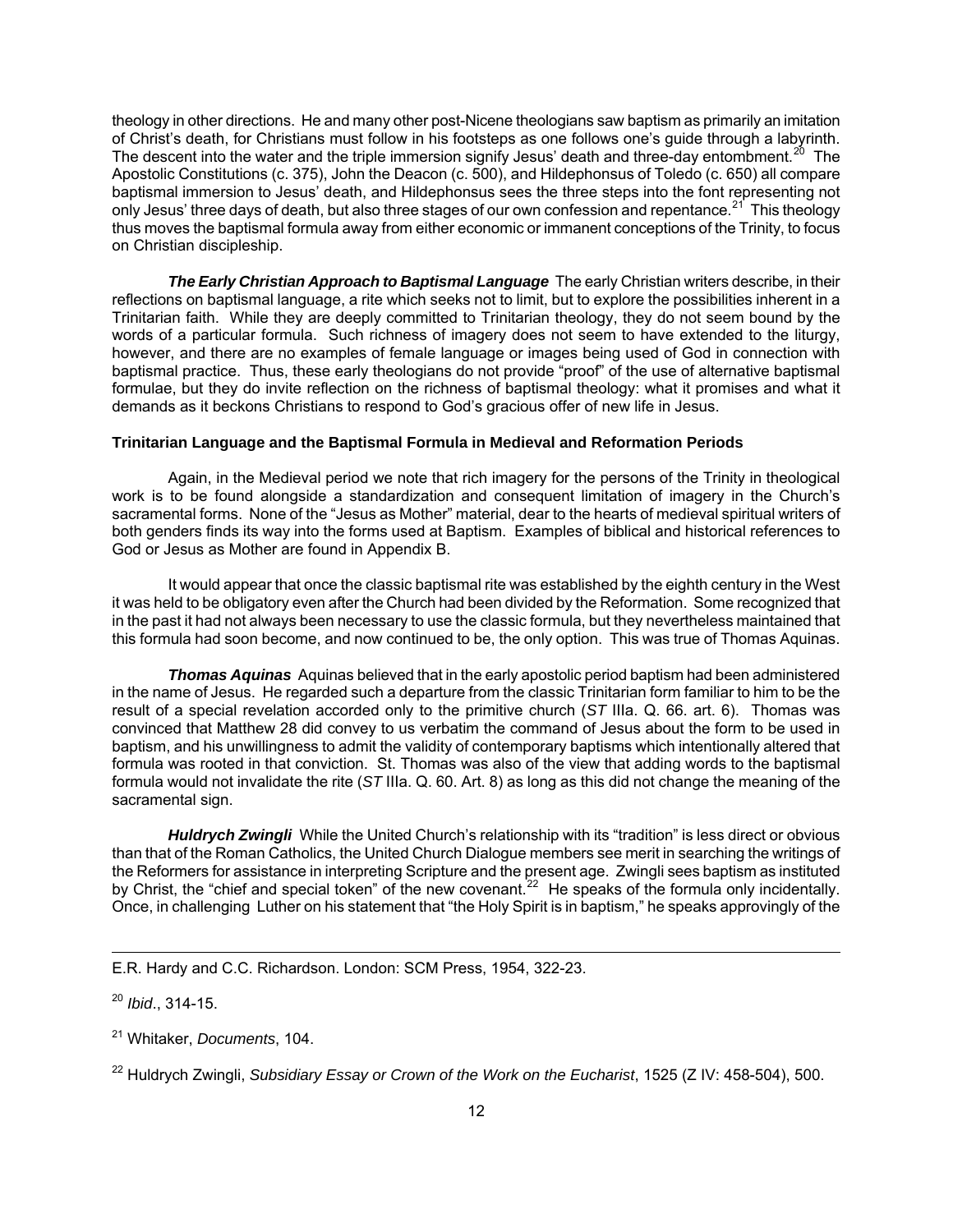"papists" understanding of baptism as consisting of a "material thing and a form," the form being the formula. $^{23}$  $^{23}$  $^{23}$  In a separate discussion of apostleship he quotes Matthew 28:19-20 as Christ's proclamation of the vocation of all Christians.<sup>[24](#page-12-1)</sup>

*John Calvin* In the *Institutes*, Calvin does not discuss the formula as though it were an issue of controversy, or as if there were any option about it. He does make the point that Christians are not baptized into the name of any person, but "into the name of the Father and the Son and the Holy Spirit." Again, in the same chapter, he gives explicit instructions about the conduct of baptism. He argues that it is of no consequence whether baptism is done by immersion, once, or thrice, or by sprinkling. However, Christians are to "baptize in the name of the Father, and the Son, and the Holy Spirit."<sup>[25](#page-12-2)</sup> In a discussion of infant baptism, in opposition to the Anabaptists, Calvin refers to and quotes Acts 2:37-38, which speaks of baptism "in the name of Jesus Christ," but does not comment on the formula as such.<sup>[26](#page-12-3)</sup> As respects the doctrine of Trinity, Calvin makes a vigorous defence (especially against Servetus) of orthodox teaching (e.g., *Institutes* I.xiii). Interestingly, he comments on the appropriateness of using "God" to refer singularly to the Father without taking anything away from the deity of the Son or Spirit.<sup>[27](#page-12-4)</sup> "God" is "sometimes applied to the Father par excellence because he is the fountainhead and beginning of deity ' and this is done to denote the simple unity of essence."<sup>[28](#page-12-5)</sup> While maintaining the importance of the historic formulations of Nicaea and of the Cappadocian fathers, Calvin is wary of over-emphasizing the significance of the internal relations of the Trinity. In commenting on John 15.9, "Even as the Father has loved me . . . ", Calvin says that those who refer the verse to "the secret love of God the Father which he always had for the Son philosophize beside the point. Rather it was Christ's design to place, so to say, in our bosom a sure pledge of the divine love toward us."<sup>29</sup> As those in need of reconciliation with God, it is more efficacious for us to know the redemptive mission of the triune God than the nature of the immanent relations.

*The Council of Trent* The Council of Trent (1645-63), insisted that baptisms performed by "heretics" were valid provided that those baptizing used the classic formula "with the intention of doing what the Church does."[30](#page-12-7)

### **Trinitarian Language and the Baptismal Formula in the Modern Period**

*John Wesley* Wesley also does not discuss the Trinitarian formula as though there is any question about it, or any option. In a document on baptism, Wesley argues entirely from Mt 28:19, and prescribes that three things are essential to Christian baptism: an episcopal administrator, the application of water, and "administration in the name of the Trinity." Shortly thereafter he declares that the question of "washing, dipping, or sprinkling" is irrelevant, but it must be "in the name of the Father, Son and Holy Ghost."<sup>[31](#page-12-8)</sup>

- <span id="page-12-4"></span><sup>27</sup> *Inst.*, I.xiii.20, 26, 29
- <span id="page-12-5"></span><sup>28</sup> *nst*., I.xiii.23
- <span id="page-12-6"></span><sup>29</sup> *Comm. Jn.* 15.9. See also, *Comm. Jn.* 17.21.
- <span id="page-12-7"></span><sup>30</sup> Council of Trent, Canons on Baptism, #4 (Tanner II.685).
- <span id="page-12-8"></span>31 John Wesley, "On Baptism" in *A Preserve Against Unsettled Notions in Religion* (1758), Section 6.

<span id="page-12-0"></span><sup>23</sup> Huldrych Zwingli, *Friendly Exegesis, that is, Exposition of the Matter of the Eucharist to Martin Luther*, 1527 (Z V: 562-758), 711.

<span id="page-12-1"></span><sup>24</sup> Huldrych Zwingli, *The Preaching Office*, 1525 (Z IV: 382-433), 393.

<span id="page-12-2"></span><sup>25</sup> Calvin, *Institutes*, IV. xv. 16.

<span id="page-12-3"></span><sup>26</sup> *Inst*., IV. xvi. 23.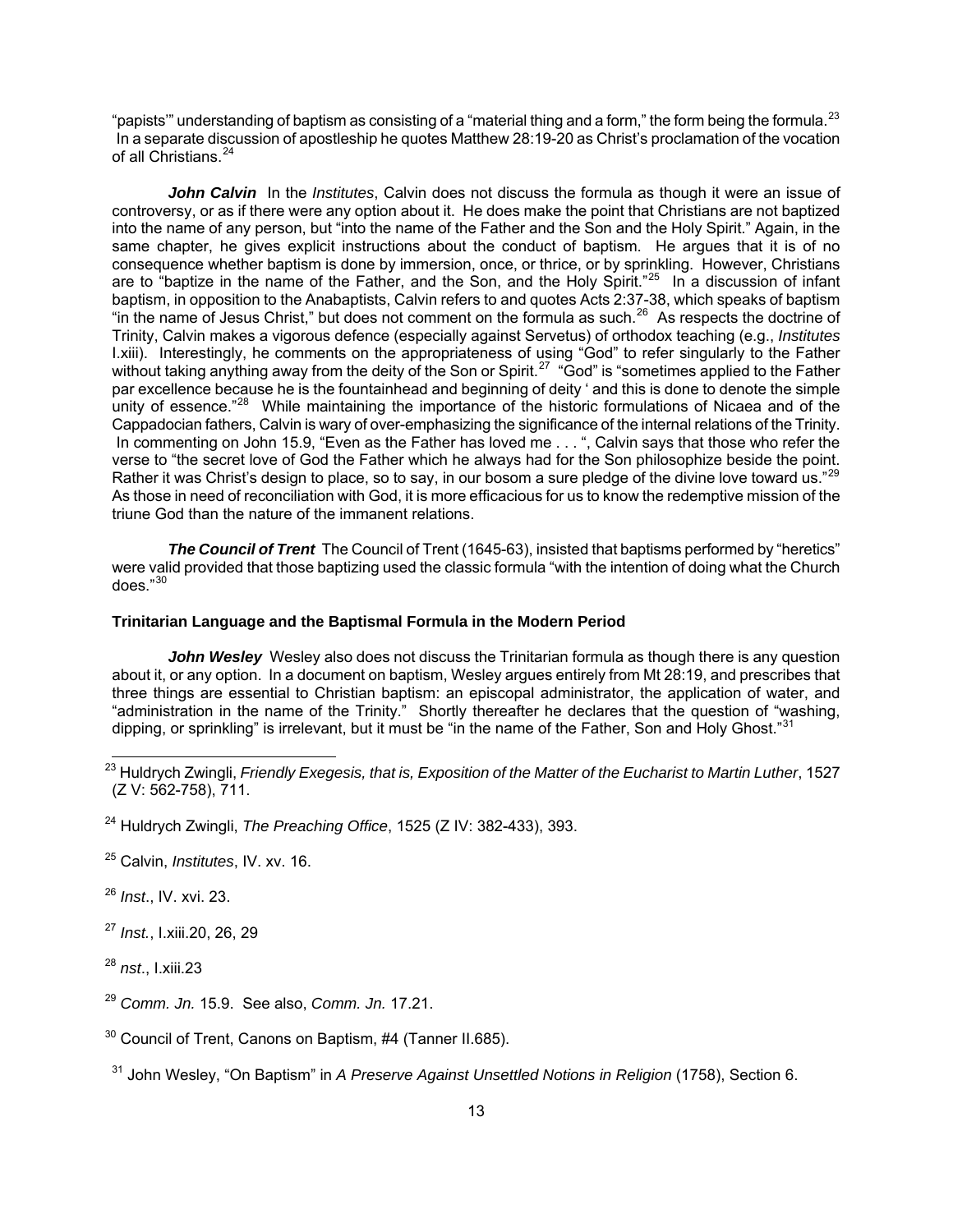*Catholic Theology and Statements of the Magesterium* Statements of the Magisterium stress the efficacy of baptism for salvation, and presume that the "undivided Trinity" will be referred to in the classic language. There are occasional attempts to clarify the pre-eminent importance of both form and "intent" in the baptismal act. The *Code of Canon Law* (1983) affirms the validity of the baptism of persons who have been baptized in a "non-catholic ecclesial community" provided that there is no doubt about the "matter or the form of the words used" or of "the intention of the adult being baptized or of that of the baptizing minister."<sup>[32](#page-13-0)</sup> (See Appendix C for examples of texts from the Magisterium.)

In recent decades, however, a substantial body of theological work has sought to uncover the variety and richness of the images through which Scripture speaks of God. Several key biblical texts in which feminine imagery is applied to God have been highlighted (See Appendix B). The legitimacy of the attempt to make people aware of the Bible's feminine imagery is implied when the Pope himself makes use of such imagery (See Appendix B).

*United Church Statements* The doctrinal section of the *Basis of Union*, prepared for the 1925 formation of the United Church of Canada, states: "Baptism with water into the name of the Father and of the Son and of the Holy Spirit is the sacrament by which are signified and sealed our union to Christ and participation in the blessings of the new covenant." (Article 16)

In 1983, the United Church's Inter-Church/Interfaith Committee presented a resolution to the Executive of the General Council which sought both to encourage the use of inclusive language and to retain without change the accepted baptismal formula, pending ecumenical agreement on any proposed changes. The Executive voted to "postpone indefinitely." This was, in effect, to take no action. (*Record of Proceedings, 30th General Council, Committee on Inter-Church and Inter-Faith Relations Report*, p. 423) In 1984, the General Council rejected a recommendation from the *Report on Christian Initiation (1984),* that "the candidate be baptized into the name of the Holy Trinity," and retained the words "into the name of the Father and of the Son and of the Holy Spirit. (*Record of Proceedings, 30th General Council*, p. 335)

In responding to *Baptism, Eucharist, and Ministry* (response published in 1986), the United Church noted that the "use of the Trinitarian formula in baptism would seem to be fundamental to any ecumenical consensus." It went on to state that the question of "sexist" language is a complex one, and urged "further work by the Faith and Order Commission that would show sensitivity to the fact that the Trinitarian formula, while central to ecumenical consensus, is experienced by many Christians as a source of alienation."

### **Feminist Critique of Father/Son Language**

In our previous dialogue on evangelization, we discussed how our two churches share the Good News. We concluded that the words we use to speak of God and the actions through which we bear witness to the Gospel must help prospective believers to grasp that God's loving offer of mercy and friendship extends to every human person. God's offer does not depend upon a person's social status, ethnic background, gender or sanctity. This Good News needs to be heard by people today as in every age. However, for some people today, the "Father, Son" language used by Scripture and church tradition to refer to Jesus and the One who is revealed in him, suggests that God is more like a man than like a woman and, conversely, that men are more God-like ' more in the image of God ' than women are.<sup>[33](#page-13-1)</sup> Traditional language is scandalous to these persons, many of whom have suffered discrimination and even abuse on the part of men. They are outraged at the use of terminology which privileges men in church, and encourages the oppression of women in society.

<span id="page-13-0"></span><sup>32</sup> *Code of Canon Law* (Latin Rite), 1983: Canon 869.2.

<span id="page-13-1"></span><sup>33</sup> See, Ruth Duck, *Gender and the Name of God* (New York: Pilgrim Press 1991) p. 37: "The masculine - but not the feminine - is generally associated with God in the English language.... Thus a man, by association, is god-like: a woman is not."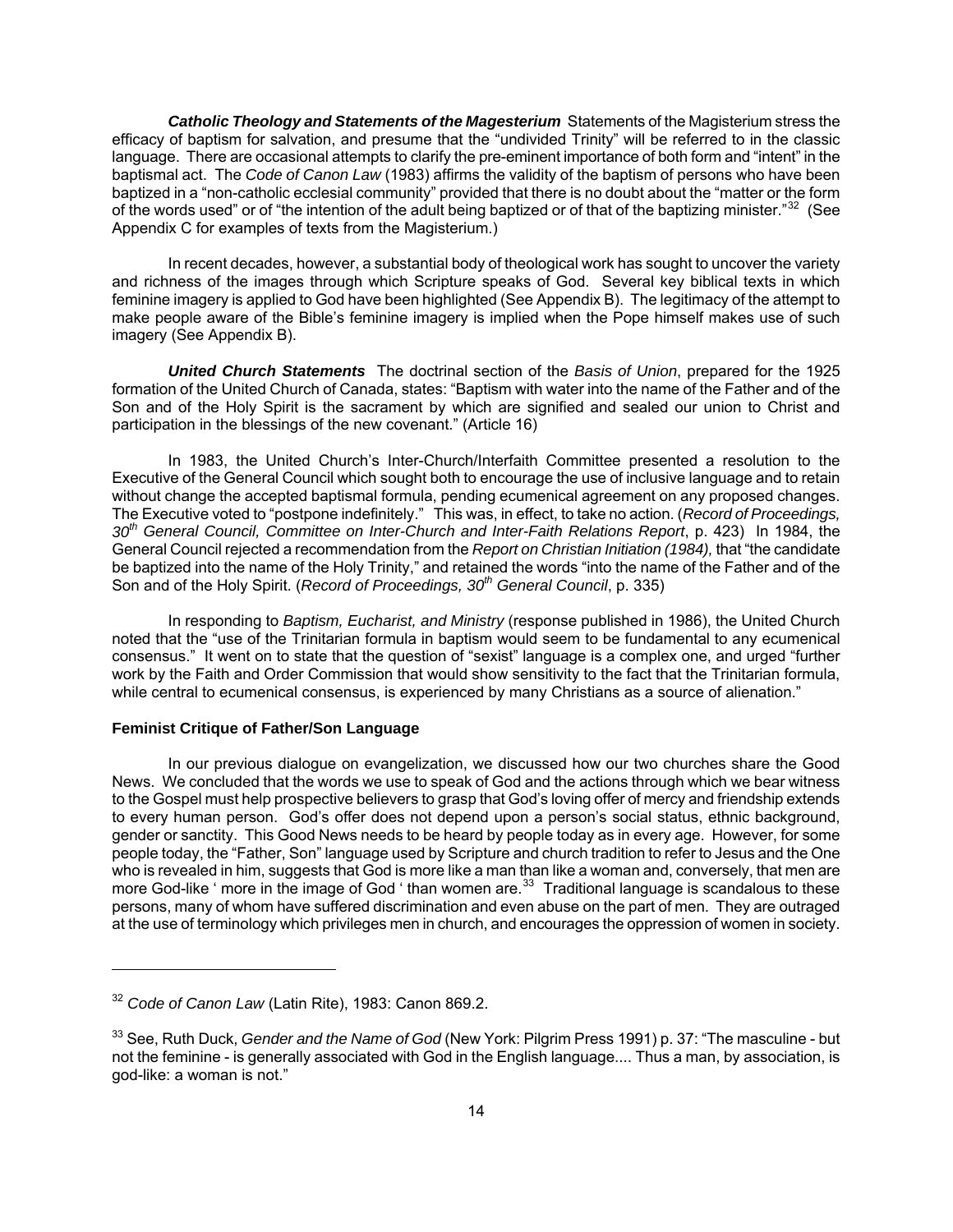Proposals to use Trinitarian formulae other than "Father, Son and Holy Spirit" stem from a genuine pastoral concern for such people who are among those who most need to hear that God's love extends to them.

The United Church's tentative consideration of alternative baptismal formulae is a response to the misuse of religious language as a support for oppressive social structures and a way of acknowledging the pain of those who have suffered from its misuse and been scandalized by it. However, discomfort with the use of masculine imagery and pronouns with respect to God is not limited to the United Church. Although we have little or no evidence of requests being made by Catholics for alternate baptismal formulae, we can attest to having experienced other indications of this unrest. It is not unusual to hear, for example, at least in Englishspeaking parishes, the spontaneous replacement of masculine pronouns "he" and "his" referring to God with "God" or "God's" in the people's responses of the Mass (e.g., the prayer concluding the Offertory and the Preface Dialogue). The wording of the French liturgical texts of these parts of the Mass is, in fact, more gender-neutral.

Classical Christian teaching affirms that God is beyond sex differentiation. However, the use of masculine imagery and pronouns in relation to God has misled some people to think of God as a male. Furthermore, when this occurs in the context of a society with many patriarchal features and in which men are encouraged to be strong, unsentimental and assertive, the exclusive use of such language tends to evoke among the faithful a faulty image of God ' as mighty in the sense of domineering. As an alternate to predominantly masculine imagery, feminist theologians have searched the Bible and Christian history to recover a wide variety of female and especially, maternal images for God. While this has been a positive development which has enriched contemporary theological reflection, a simple substitution of maternal for paternal terms does not sufficiently address the complexity of issues raised by feminist concerns.<sup>[34](#page-14-0)</sup>

Christian feminists fear that an image of God as fundamentally masculine lends divine approval to the idea that society is meant to be patriarchal. Yet, they are convinced that the message of the Gospel is different from this and seek to make it clear that such ills as family violence or the attitudes which are associated with it do not have the support of Christian revelation. The Good News of Jesus liberated people in unexpected ways from many of the social restrictions of his own time. He made it clear that God's gracious offer of mercy and reconciliation was being extended to all ' and that all were equally unworthy of it. Those who regarded themselves as more deserving than others were sharply criticized by Jesus for their false view of matters (e.g., the pharisee and the publican in Matthew's gospel). What strikes feminists about Jesus is the surprising way he seems to have simply disregarded the social divisions of his time which distinguished the worthy from the unworthy ' distinctions based upon religion, ethnic background, sanctity, social standing, wealth and gender. Jesus, to the surprise of many "worthy" people, associated with gentiles, tax-collectors, sinners, the poor, women, lepers, the handicapped, slaves. His followers left their jobs and their families, stepping out of the social niches in which they had lived and entered a fellowship of people united as one, encouraged to share their goods and their good will in a way which subverted accepted social structures.

Jesus' actions show what sort of life God wants people to live here and now as an anticipation of the more complete transformation to come at the end of time. Christians seek to transform society so that human relationships will be more like those which Jesus established with others. By so doing, they hope to make it easier for others to see the credibility of the Gospel. When Christian feminists attack patriarchal structures, they understand themselves to be doing likewise.

In every time and place, Christians must ensure that the Gospel is preached in language which, as clearly as possible, presents what they believe about the love and mercy of God revealed in Jesus Christ, "God with us." The baptismal liturgy, in which God's gracious offer of mercy is formally accepted by believers, needs to speak of God in language which fosters the faith commitment which new initiates are making. If

<span id="page-14-0"></span><sup>34</sup> Ruth Duck, *Gender and the Name of God*, pp. 55-57, notes the ambiguities which arise from the use of Mother language: women as well as men may abuse children, and the use of Mother language to imply compassion and understanding may simply reinforce patriarchal stereotypes. See also, Elizabeth Johnson, *She Who Is* (New York: Crossroads, 1992), pp. 42-57, 131-133.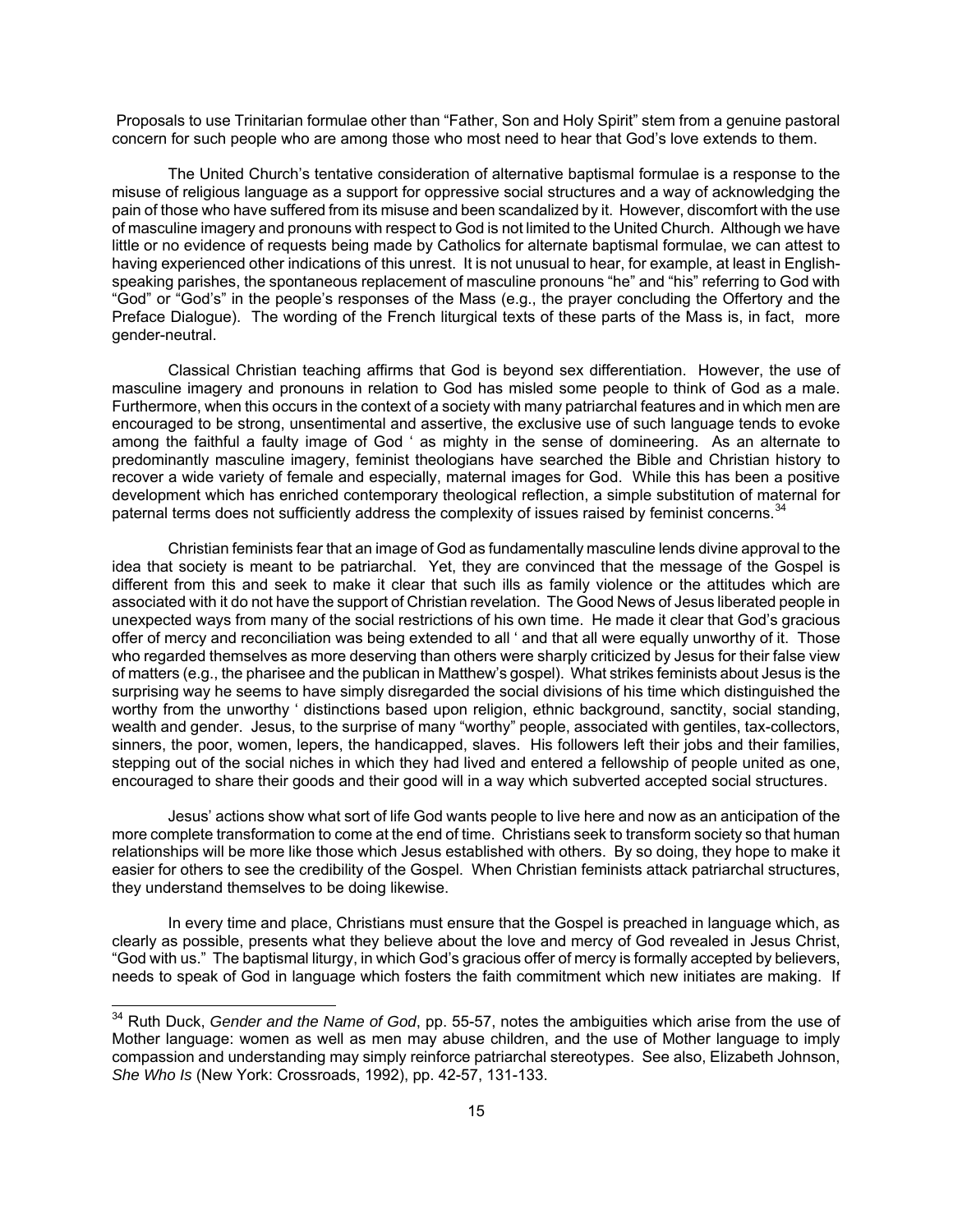some prospective believers have personal histories which render customary terminology problematic, Christians need to address this problem in order to remain faithful to the church's mission to preach the Gospel to all.

### **Lessons from the Biblical/Historical Context**

### **1.** *Summarizing the Data*

From our study of the biblical and historical material, we can make the following points:

- There was fluidity in the use of baptismal formulae in the earliest Christian communities.
- The possibility that in the earliest Christian decades, baptism "in the name of Jesus" or something similar was accepted cannot be ruled out.
- It is not certain that the baptismal formula found in Matthew 28 is derived from Jesus' own words, although it is clearly a formula in use by the end of the first century.
- An interrogative, credal formula for baptism was used for many centuries.
- By the fifth century, almost all Christians were baptizing using the "classic" formula of Mt 28:19, in an active or passive form.
- Theologians of the early church employed a variety of metaphors in their discussion of Trinity, mainly to explicate the immanent Trinity. There is no evidence, however, that they transferred these metaphors into baptismal practice.
- There is evidence in some patristic texts that the Trinitarian persons, named in baptism, were sometimes characterized in an expanded formula. Thomas Aquinas thought that words could be added to the baptismal formula as long as this did not change the meaning of the sacramental sign.
- The Mt 28:19 formula has remained the *only* acceptable formula in both our traditions since those early centuries. There is no evidence in either Roman Catholic or Reformation documents of serious consideration of any other formula.
- In our present time and context, the liberative presence of Jesus Christ has special significance for the full inclusion of women in the community and language of faith.
- In biblical and historical writings, there is a variety of both male and female images for God. Theological reflection and spiritual life will be enriched by greater familiarity with many different ways of imaging God.

# **2.** *Observations*

- The baptismal formula has always been valued for the meaning it conveys in its liturgical context. It is clear that baptismal formulae and gestures are not like magical incantations or rituals in which particular words or actions, of themselves, have an effect. The words and gestures used in baptismal liturgies are important because of the meanings they convey. The particular words and gestures involved in baptism are not, in themselves, sufficient for the validity of the rite ' both recipient and celebrant must intend the meaning which the church gives to the words and gestures.
- It is also important that sacramental signs and gestures are meaningful to those who administer and receive the sacraments, including those who feel alienated by exclusive use of male imagery for God.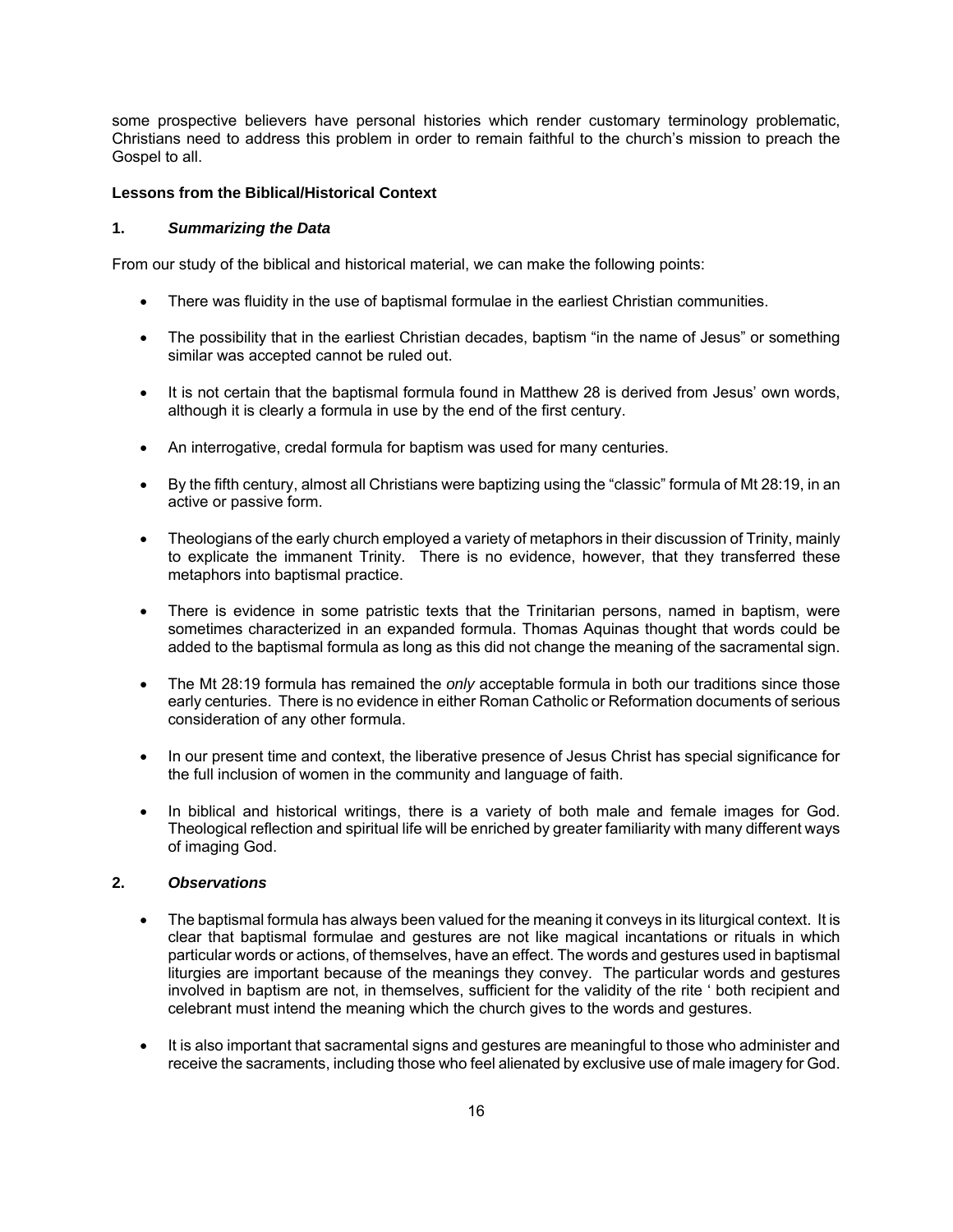- There is a close connection between the baptismal liturgy and the basic beliefs of the Christian faith. The history of the tradition shows that it has always been thought important that the words used in the sacraments of initiation convey an orthodox understanding of who God is.
- Our two traditions do place differing emphases on the transmission of "tradition": Roman Catholics tend to give priority to traditional phrases, actions, and norms, seeing them as safeguarding our fidelity to the Gospel and protecting us from individual misuse and misunderstanding. United Church members tend to give priority to the faith community's freedom to interpret the Gospel in light of new contexts and understandings. Safeguards against misuse arise from the mutual accountability of the community's members.
- Even though evidence of rituals both interrogative and declarative in form may be found in liturgical history, and despite some variation in the number of immersions required, the Trinitarian language used in baptism seems almost invariably to have been that of "Father, Son, Spirit." Greater variety in Trinitarian imagery is to be found in works of theology, but this diversity does not make its way into liturgical texts associated with baptism. We have, however, found more diversity in Trinitarian blessing formulae.

# **III. CRITERIA FOR PROPOSING/RECOGNIZING ALTERNATIVE FORMULAE**

The classic formula will continue to be used and will provide a criterion for assessing other formulae. Any alternative formula would have to:

- convey the inclusiveness of the Gospel and not obscure Christian witness to the love and grace of God.
- name the God of Jesus Christ; express an understanding of God substantantially the same as that of the classic formula; identify God as personal and name the persons of the Trinity in a way that conveys their mutual relationships; honour the Church's experience of God in Christ over the centuries, avoiding unitarianism on the one hand and tritheism on the other.
- evoke the biblical narrative and respect the revelatory character of the Word of God in Scripture. The complete rejection of traditional, biblical language for God might suggest that biblical revelation is not receiving sufficient reverence.
- be concise, so as to be easily memorized for use in a liturgical context.
- be officially approved by the denomination in which it is used.
- be introduced with care for ecumenical partners.
- be serviceable in both English and French as a minimum.

# **IV. SOME OPTIONS**

In the previous sections of this report some account was given of a complex of factors informing our discussion, including the biblical witness, the historical practices of the church, and the theological dynamics of the two traditions. Now all of our investigation and discussion must focus on a practical outcome. What recommendations do we have for our two churches as to whether acceptable alternative language can be found to name the triune God in services of baptism?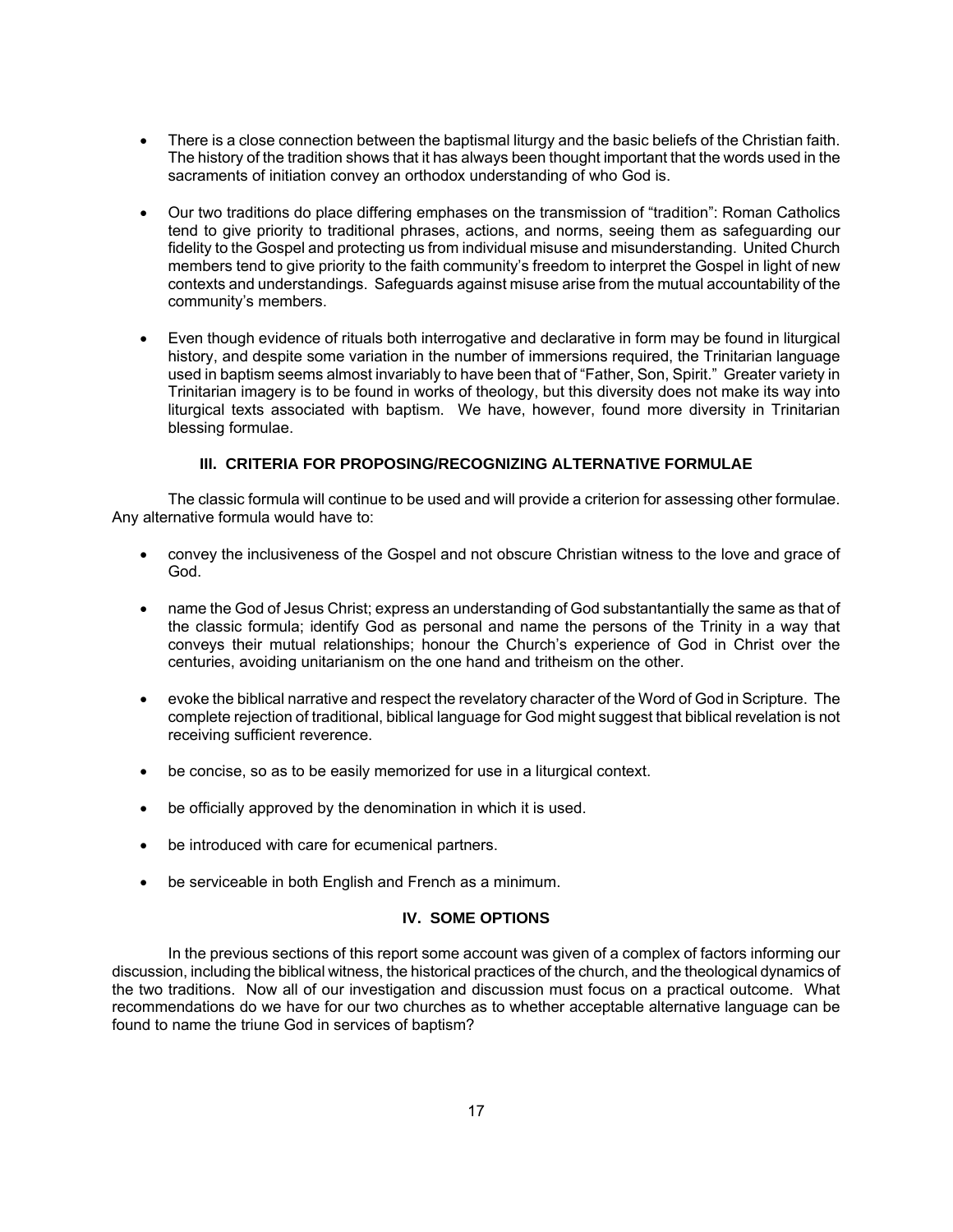Two options seem possible: 1) retain the classic formula with or without additional phrasing; 2) provide options to the classic formula.

# **1. Retain the use of the classic formula of Matthew 28**

# *a) Maintain the sole use of the classic formula:*

There is a multiplicity of opportunities in the worship life of the church to use alternative Trinitarian language. Well-conceived baptismal services could supply enough other analogies/images for the divine to ensure that "Father, Son, Holy Spirit" language is not understood as conveying the idea that God is closer to men than to women. The goal of inclusive language is not to proscribe all male images of God but to provide a variety of images in worship.

# *Supportive Arguments*

- While the practice of baptism is evident in the life of the early church throughout the New Testament, at Matthew 28 we have the sole instance of a baptismal formula presented as a dominical command. According to Matthew's account, it is the risen Jesus who directs the church to baptize "in the name of the Father, and of the Son, and of the Holy Spirit."
- This formula is clearly "catholic": its use has been continuous in the practice of the church since apostolic times. The use of a universally received formula avoids the tyranny of idiosyncratic interpretations of the faith. These words guarantee that the persons of the Trinity are named in a personal way and that their relationship to each other is adequately expressed.
- Re-affirmation of the obligatory use of the classic formula would alleviate concerns that baptisms performed without the Matthew 28 formula may not be recognized as valid. Baptism is not merely a denominational matter; it brings one into communion with the one Church of Christ. For example, the United Church baptismal certificate says that "Nn was this day received into the Holy Catholic Church."

# *Possible Objections*

- As the act of initiation into Christ and Christ's body, baptism is too foundational not to underscore the inclusive nature of the gospel in its practice. To insist that the church can use only these words obscures the graciousness of the Gospel for some.
- To identify the efficacy of baptism with one particular set of vocables may concede too much ground to "formulaism".

# *b) Precede or accompany the classic formula by defined credal questions in inclusive language:*

# *Possible Examples*

- **1.** (i) Do you believe in God, who has created and is creating? YES
	-

(ii) Do you believe in Jesus, the Word made flesh?  $YES$ <br>(iii) Do you believe that God works in us and others by the Spirit?  $YES$  $(iii)$  Do you believe that God works in us and others by the Spirit? I baptize you, in the name of the Father, and of the Son, and of the Holy Spirit.

**2.** (i) Do you believe in God, the Source of Love? YES I baptize you in the name of the Father. (ii) Do you believe in Jesus Christ, Love Incarnate? YES I baptize you in the name of the Son.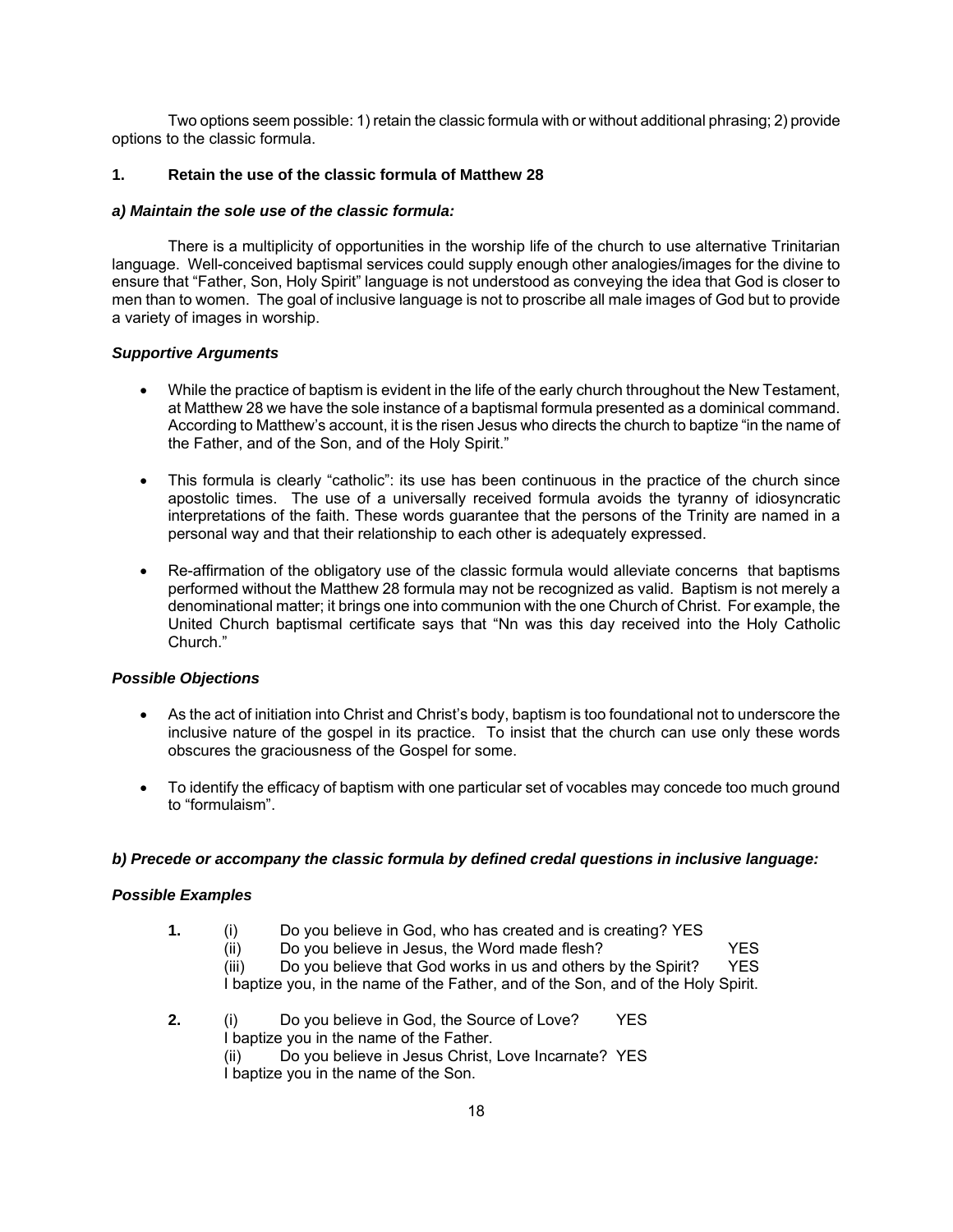- (iii) Do you believe in the Holy Spirit, Love's Power? YES I baptize you in the name of the Holy Spirit.
- **3.** (i) Do you believe in God, who loves us tenderly as a Mother? YES I baptize you in the name of the Father. (ii) Do you believe in Jesus Christ, our brother, born of Mary? YES I baptize you in the name of the Son. (iii) Do you believe in the Spirit, who gives us new birth? YES I baptize you in the name of the Holy Spirit.

# *Supportive Arguments*

- Maintains the use of the classic formula, but accompanies it with a variety of gender inclusive images.
- The ancient church shows us some precedents for an interrogative credal formulary in baptism.
- Ecumenical recognition is less likely to be jeopardized.
- Does not encumber the formula itself with extra words.
- Allows for liturgical variety.

# *Possible Objections*

- Danger of encouraging inappropriate or unauthorized images.
- Credal formularies will be contextually conditional and may become outdated.

# *c) Augment the classic formula with a number of defined expansions:*

# *Possible Examples*

"I baptize you in the name of the Father, and of the Son, and of the Holy Spirit; one God, Mother of us all".<sup>[35](#page-18-0)</sup>

"I baptize you in the name of the Father, loving source of all that is; in the name of the Son, who came into our midst in Jesus, born of Mary; and of the Holy Spirit, who breathes renewal and strength in the journey of faith."

"I baptize you, in the name of the Father, who loves us tenderly as a Mother; and of the Son, Jesus Christ our Brother; and of the Holy Spirit, who nurtures and sustains us."

"I baptize you, in the name of the Father, loving Source of all; and of the Son, Jesus Christ, Wisdom enfleshed; and of the Holy Spirit, who gives us new birth."

# *Supportive Arguments*

- Maintains the use of the classic formula but incorporates a desirable variety of images within the very act of baptism.
- There is some precedent in the ancient church for expanding the formula.
- Ecumenical recognition is less likely to be jeopardized.
- Expansion allows for elucidation of the inclusive intent of the traditional formula.

# *Possible Objections*

 $\overline{a}$ 

• Expansion runs the risk of cumbersome and distracting phraseology.

<span id="page-18-0"></span> $35$  This formula is being used at New York City's Riverside Church. For examples of references to God as Mother, see Appendix B.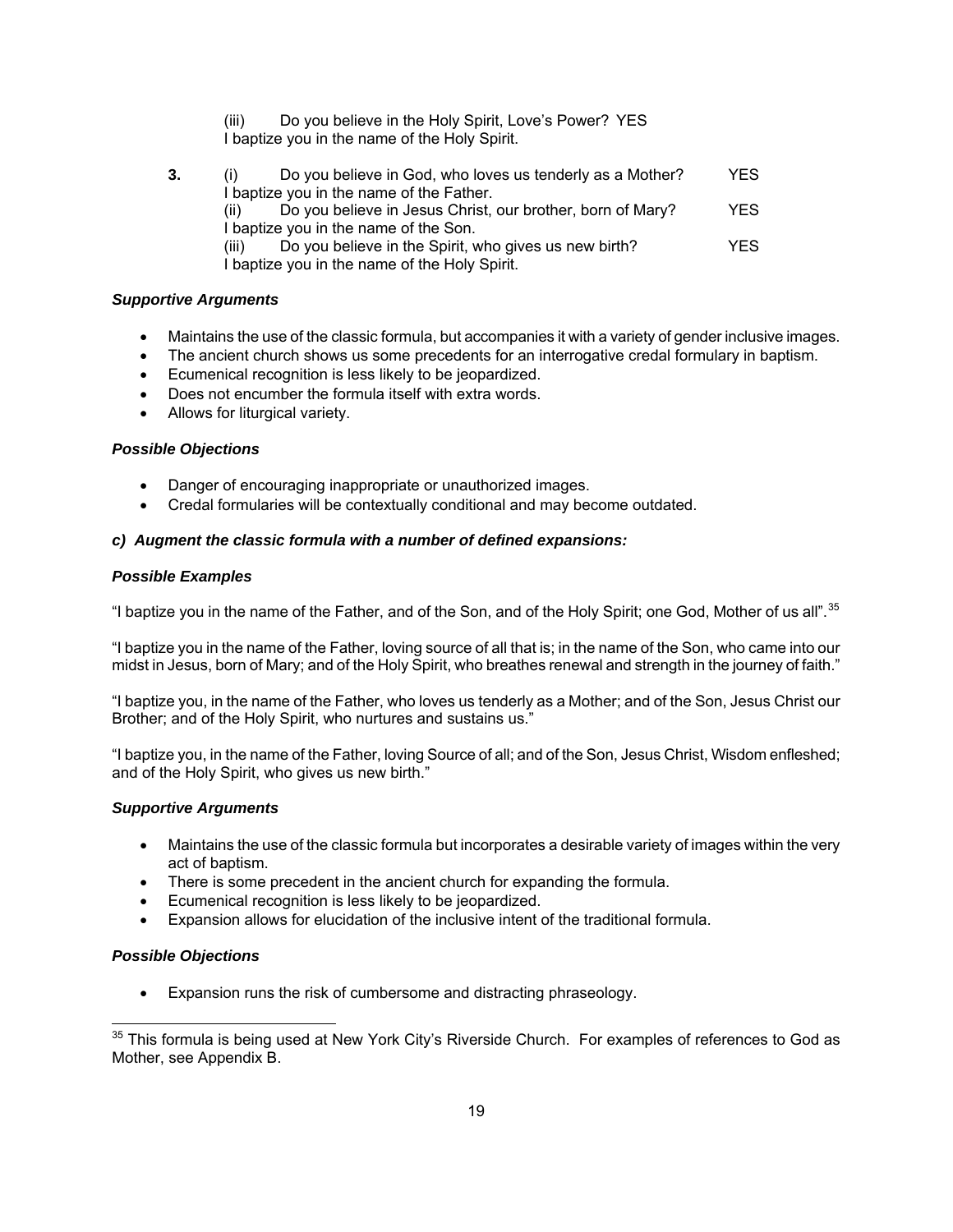• Our expansions will be contextually conditional and therefore may become outdated.

# **2. Provide optional formulae with alternative Trinitarian language**

# *a) drawn from Scripture:*

At several places, but most notably at 2 Co 13:13, Paul uses a God/Christ/Spirit pattern to name God. An example is offered based on the insight of 1 John 4:8 that "God is love".

I baptize you in the name of God, the Source of love, of Jesus Christ, the love incarnate, and of the Holy Spirit, love's power.

# *Supportive Arguments*

- Christian faith is evidently declared and the persons of the Trinity are named, while dependence on male-specific language is avoided.
- This pattern refers more directly than the classic formula to the concrete shape of the Biblical story and to the reach of redemptive love.
- This pattern does not deny the importance of the eternal relationships internal to the Trinity but points to them. When the Gospels show us Jesus praying to his Father in Gethsemane or allow us to hear the Father saying,"You are my beloved Son in whom I am well pleased", we are glimpsing what the internal relations of the Godhead are surely like.
- It is serviceable in French and English.

# *Possible Objections*

• While the use of "God" to denote the Father is biblically warranted, it may convey a sense of the subordination of Christ and the Holy Spirit, and thus may even raise questions about the deity of Christ and the Holy Spirit.

# *b) drawn from the theological tradition, as in the following example:*

I baptize you in the name of the most Holy Trinity, the Source of Life, the Living Word and the Bond of Love.

# *Supportive Arguments*

- This formula attempts to translate the meaning of the internal Trinitarian relations intended by the classic formula into language that is inclusive and also derived from the theological tradition.
- It is serviceable in French and English.

# *Possible Objections*

- The formula would strike many as unfamiliar and abstract. It does not convey an understanding of God as personal and the relationships between the persons of the Trinity are not sufficiently expressed. To understand this formula, knowledge of specialized theological debate seems to be required.
- Ecumenical recognition might be a problem.

# *c) drawn from the functions of the persons of the Trinity in the history of salvation, as in the following example:*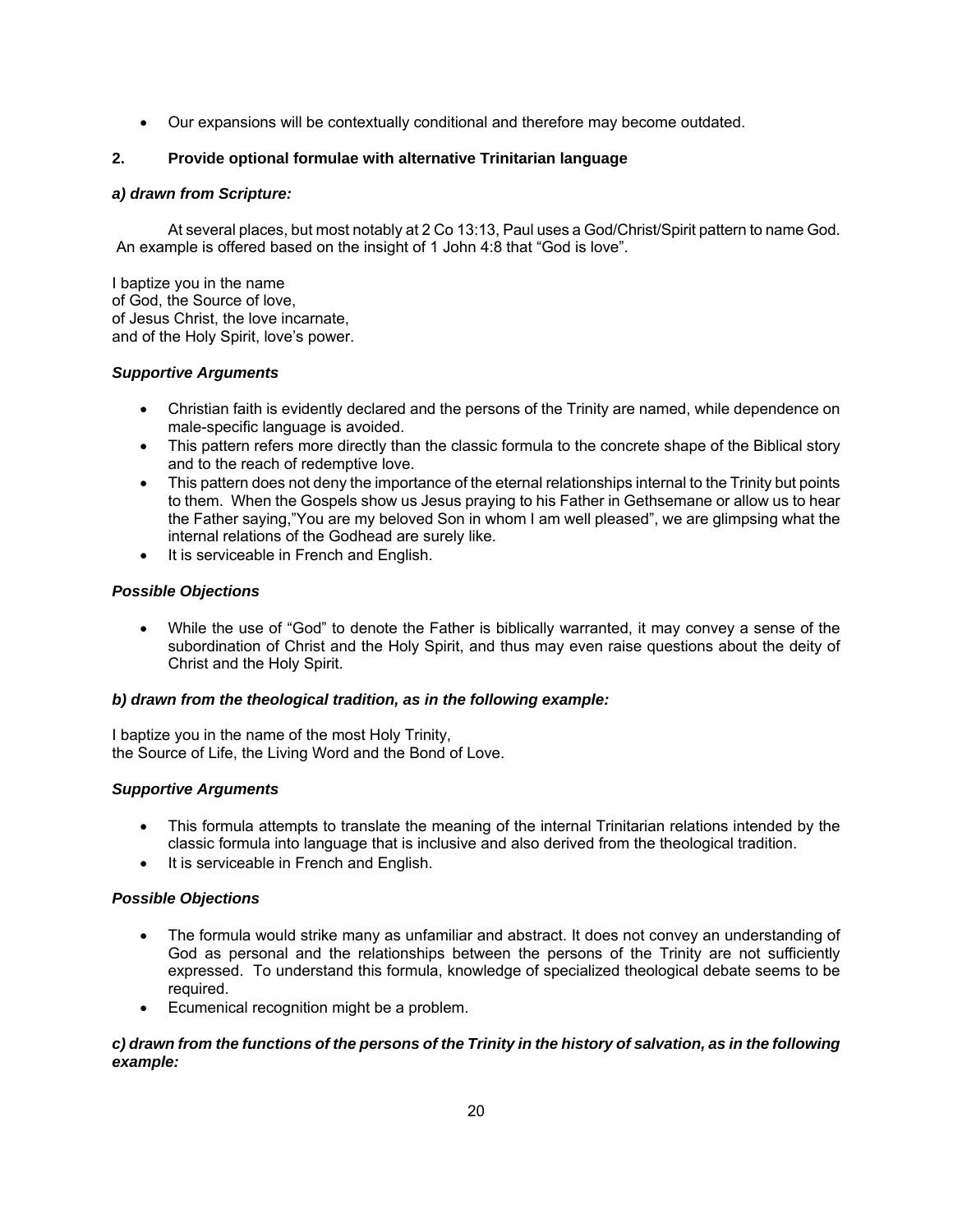I baptize you in the name of the Creator, and of the Redeemer, and of the Sanctifier.

### *Supportive Arguments*

- The functions/actions named come from the tradition; e.g., in the Apostles' Creed, the Father is named "Maker of heaven and earth".
- The formula is concise and can easily be used in a liturgical context.

### *Possible Objections*

- This formula avoids the use of male-exclusive language only in English. In French, one has to choose between *Créateur* and *Créatrice*, *Rédempteur* and *Rédemptrice*, *Sanctificateur* and *Sanctificatrice*.
- It could be perceived that this formula is neither *evidently* Christian nor *evidently* Trinitarian. The formula refers to functions/actions of God and not the divine persons of the Godhead. People in many religions could affirm that God creates, redeems and sanctifies.
- It could appear that there is an arbitrary quality to emphasizing these three particular actions of God. One could choose any three activities of God, or more than three (e.g., Creator, Sustainer, Redeemer, Sanctifier, Fulfiller).
- There is the danger that God's work as Creator, Redeemer, and Sancitifier would be seen only as changing aspects of the divine presence, and, therefore, as not necessarily related to the existence of a community of persons within the being of God.
- Traditionally, Christian theology has understood that all three persons of the Trinity are involved in all of the work of the triune God. Thus, according to John 1.1-5, Col.1.15-20, and Heb. 1.1-4, the work of creation takes place through the agency of the eternal Word.
- Ecumenical recognition might be a problem.

# **V. CONCLUDING REFLECTIONS**

# **Of Roman Catholic Participants**

We are grateful for willingness of United Church dialogue partners to undertake a careful investigation of baptismal precedents including not only an analysis of the relevant biblical texts but also an examination of pertinent liturgical and theological sources from the tradition of the Christian Church ' East and West, Catholic and Reformed. We have appreciated their sensitivity to our concerns about the authority of tradition and our joint discussions have made us all better informed about what the tradition can tell us.

With respect to the possibility of optional baptismal formulae, we note the following considerations which seem to offer a theological rationale for providing a limited number of these:

### **1.** *Common Meaning Expressed in Different Ways*

A brief look at Roman Catholic documents acknowledging the validity of sacramental practices and/or theological formulations found among the Eastern Churches indicates that there is some precedent for the recognition by the Roman Catholic Church of liturgical or theological formulae different from its own as long as they convey the same theological meaning. For example, the Council of Florence (Session 6, Definition of the Holy Ecumenical Synod of Florence) accepted that both Greeks and Latins meant the same thing whether or not they added the *filioque* to or omitted it from liturgical recitation of the Creed. *The Catechism of the Catholic Church* states, "We do not believe in formulas, but in those realities they express, which faith allows us to touch." (#170)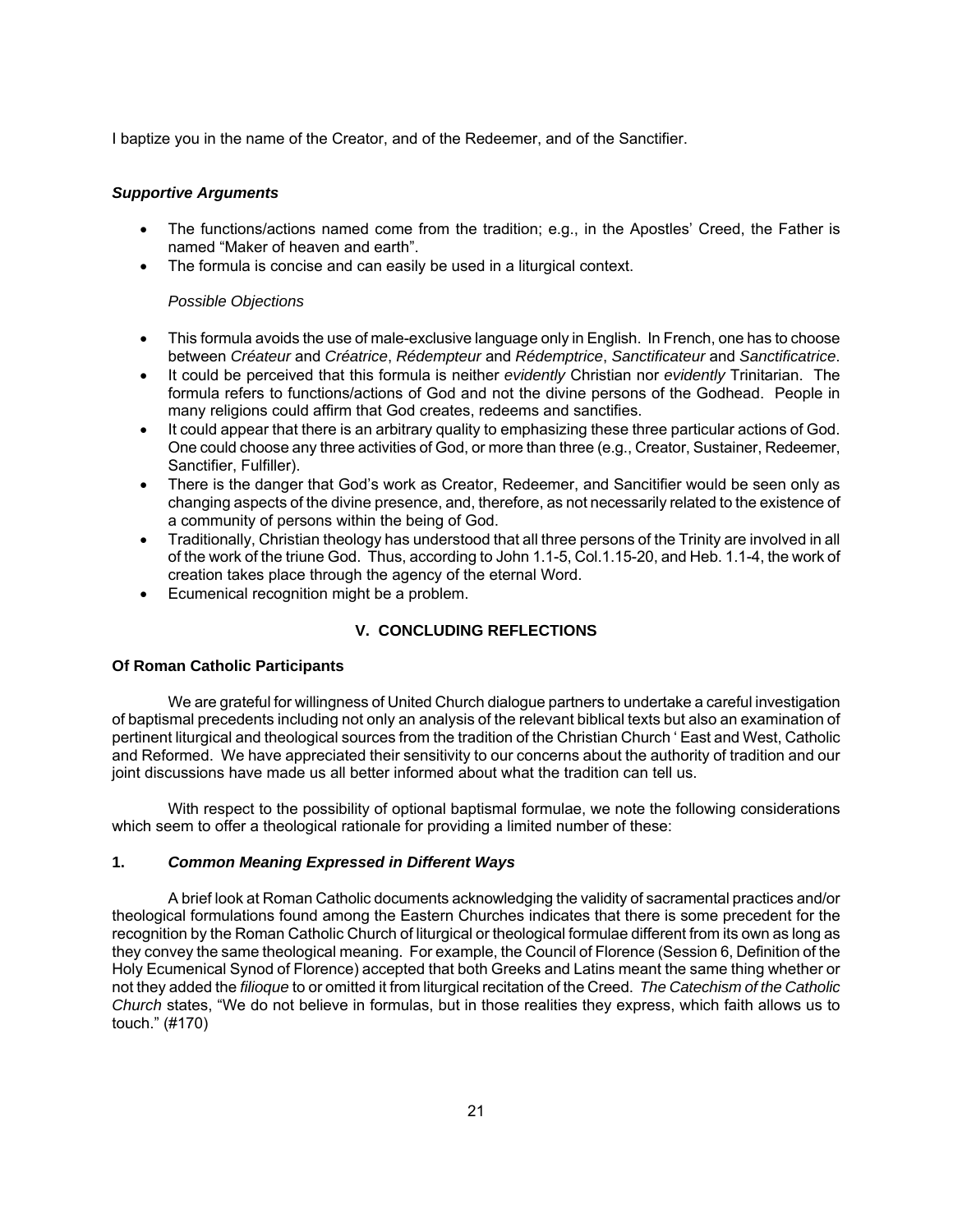With regard to the sacrament of matrimony, the Western Church understands the partners' explicit exchange of consent as the efficacious sign of the sacrament. In the East, however, consent is assumed rather than expressed and the sacramental sign is the priestly blessing or crowning. Yet the West recognizes the validity of such marriages.

As for the Eucharist, in the West, the moment of the sacramental change in the substance of the elements of bread and wine is understood to be the consecration, when the presider says "This is my body. . . . This is my blood." The location of the consecratory epiclesis *after* the repetition of these words of institution in the Eastern Orthodox Liturgies of St. John Chrysostom and St. Basil indicates that the transformation of the elements is not pinpointed in the same way in the East. Yet, the validity of the Orthodox Eucharist is not denied by the Catholic Church. Furthermore, the prayers of the Eucharist are not always directed to the same "person" of the Trinity in the various liturgies recognized as valid by the Roman Catholic Church. In the West, for example, prayers are directed to the Father, through the Son, in union with the Holy Spirit, but in the Eastern liturgies prayers are sometimes directed to the Son and often in the same terms as prayers are offered to the Father. The Trisagion seems directed to God in general in the Eastern Orthodox Liturgies of St. John Chrysostom and St. Basil, but in the Coptic Liturgy, the additional prayers indicate it is directed primarily to the Son ("Holy God, Holy Mighty, Holy Immortal Who was born of the Virgin. . . Who was crucified. . . Who rose. . .have mercy on us)." The Christological agreements between the Roman Catholic Church and the Assyrian Church of the East and the Oriental Orthodox offer further examples of a willingness to accept that the same Christian faith can be expressed in different words.

It seems clear that the recognition of alternative theological and liturgical formulations of basic Christian beliefs is made possible because the orthodoxy of the overall faith context within which such formulations are used seems unquestionable. Our dialogue discussions have made it clear to Roman Catholic participants that United Church members of the dialogue are firmly Trinitarian in their Christian faith. Despite the fact that their tradition is not one which emphasizes a Trinitarian piety as explicitly as does Roman Catholicism, it is clear to us that the members of this dialogue are firmly committed to the doctrine of the Incarnation and regard the doctrine of the Trinity as expressing the "conditions of the possibility" of that central Christian doctrine. Yet, Roman Catholic members of the dialogue suspect, on the basis of past discussions concerning the uniqueness of Jesus, that there are differences between our two traditions on Christological questions. We would not want such differences to be heightened by the adoption of a non-traditional baptismal formula which might mislead some, even as it enlightened others.

### **2.** *Substantially the Same Meaning*

We agree that any alternate baptismal formula would have to express an understanding of God and the meaning of baptism which is substantially the same as that conveyed by the classic formula. However, in as much as the classic Trinitarian baptismal formula is open to being misunderstood by some today, some might say that it can be "improved". It would not be unthinkable to weigh the deficiencies of another proposed formula against the deficiencies which some of our contemporaries find in the traditional one. No human language can speak with complete adequacy of God. If we are bound to fall short in one way or another, perhaps it is worth considering whether particular ways of falling short ought to be matched to particular contexts so that the least harm will result from such short-comings.

### **3.** *Augmented Formulae*

In Roman Catholic understanding of sacraments, the words, elements and gestures which constitute the outward sacramental signs are meaningful symbols. They speak to those present, and especially to the recipient, of the particular focus of the encounter with Christ which the sacramental rites facilitate. We believe that Christ is encountered through the sacraments because he has promised to be and is faithful. We are convinced, however, that a person who enters wholeheartedly into a rite having understood its significance, will benefit more from the sacramental encounter with Christ than one who is less consciously or less completely disposed. The importance placed upon the natural effectiveness of the sacramental signs in Roman Catholic theology argues for ensuring that the meaning of sacramental signs be made clear if there is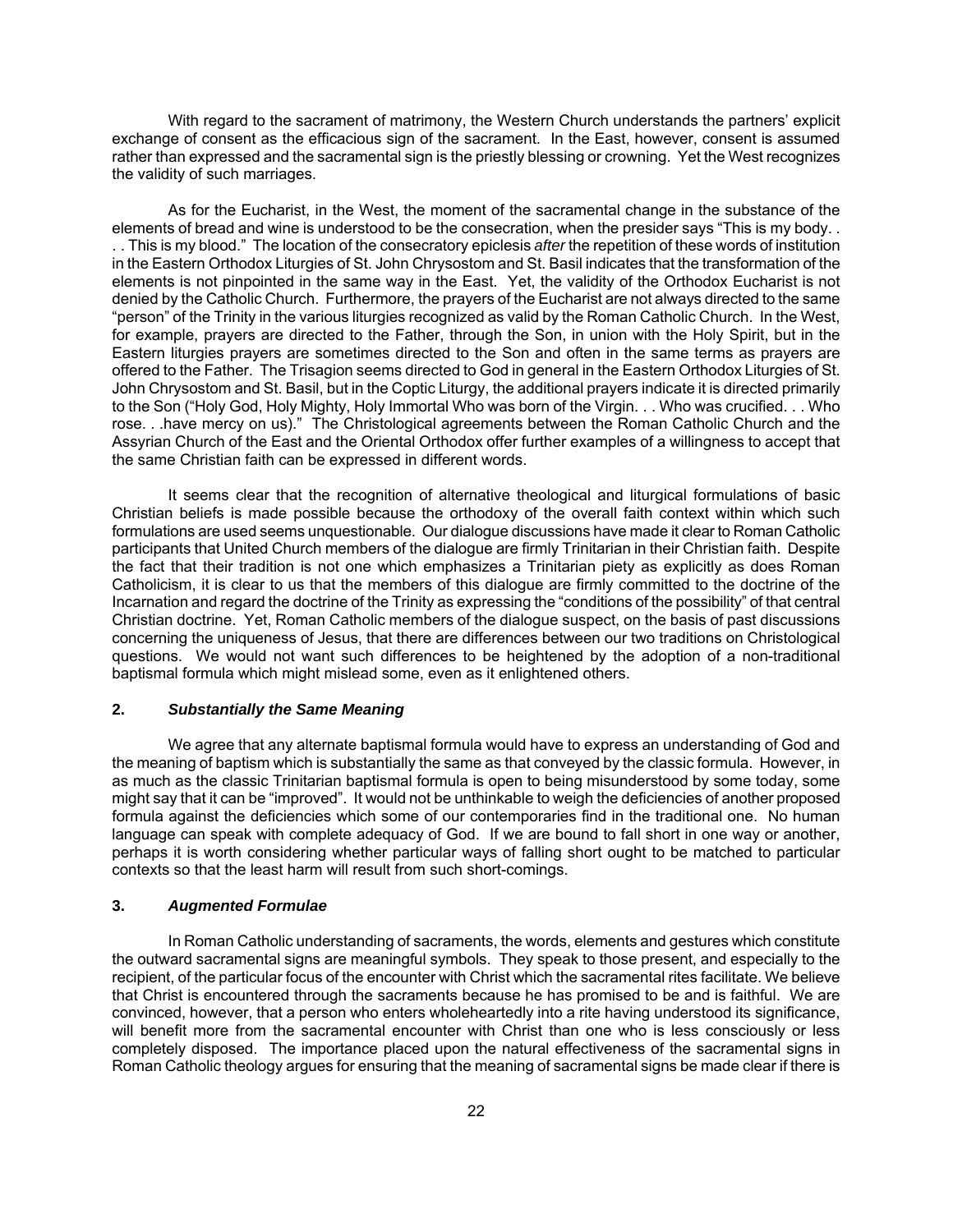a danger of their being misunderstood. Augmenting the classic baptismal formula by brief additions to clarify its meaning might be a way of making evident the identity and character of the God in whom Christians profess their faith. Thomas Aquinas's view that the baptismal formula can, under certain circumstances, be augmented by brief additions which clarify its meaning, offers support to this way of making the baptismal liturgy more inclusive. A proposal to clarify the language of the Bible and the church's liturgical tradition by augmenting the classic formula with phrases which speak of God in feminine imagery, or show that "Father" language as applied to God is intended to convey loving care rather than dominance, could be seen as consistent with the position of St. Thomas. Article 239 of the *Catechism of the Catholic Church* and section III.8 of the encyclical *Mulieris dignitatem* are examples of this sort of approach.

Much as we see this openness to possibilities, we must still express some reservations:

- **1.** Even if the "Father, Son, Holy Spirit" baptismal formula of Matthew 28 cannot be proven to be based on actual words of Jesus, the fact remains that "Father" and "Son" language permeates the New Testament. Furthermore, masculine imagery for God, while not the only sort of divine imagery found in the Hebrew Scriptures, is the most prominent. This is not insignificant. Those who believe that God has inspired the Scriptures cannot lightly dismiss the language employed in them. To replace the traditional Trinitarian baptismal formula with another, more gender-inclusive one, would not necessarily help people to understand the masculine imagery for God which the Scriptures employ. In fact, by its tacit acceptance of the view that Scripture's language really does, with divine approval, discriminate against women, such a strategy might make it more difficult for women believers to approach the Scriptures as revealed.
- **2.** The obligation to preserve the Christian unity which already exists is a serious one. The risk of provoking further schism within the Christian community ought to be weighed very heavily against the advantages sought by changing the baptismal formula. It would have to be readily apparent to other Christians (including the non-specialists in the pews) that an alteration in the formula was not in any sense the result of a falling away from the apostolic faith. Nor should it exhibit a lack of concern for the conscientious objections of other Christians. Faced with the serious possibility of scandalizing other Christians by adopting an alternative formula for baptism, one ought to consider Paul's advice to those who understood themselves to be free from certain obligations enjoined by the Jewish Law, and weigh the good to be achieved by change against the potential harmful consequences, curtailing one's liberty if that seems to effect the greater good.

### **Of United Church Participants**

We are grateful for the willingness of our Roman Catholic partners to enter into this intensive discussion of our common Trinitarian faith and the baptismal formula. They have taken seriously our concerns about the equality of women and its implications for inclusive language, which gave initial impetus to the dialogue. We feel that the Roman Catholic dialogue participants all have sympathy with this concern. They have led us to a keener awareness of the spiritual and theological significance of the doctrine of the Trinity, and this we will offer back to our own communities as a fruit of the Dialogue.

### **1.** *Tradition*

Though the United Church is of very recent birth, it is a union within Canada of older Protestant traditions, all of which baptized in the name of the Father and of the Son and of the Holy Spirit. Thus, the formula is as much a part of the Protestant tradition as of the Catholic. Moreover, as Protestants we have come to recognize more deeply that the pre-Reformation history of the church, both ancient and medieval, is also our own history. That our forebears used the classic formula (in credal or declarative form) since apostolic times cannot be lightly dismissed.

The dialogue also served to remind us that, in accordance with our own Basis of Union and our older Reformation traditions, we do not baptize people into one congregation only, or one denomination only.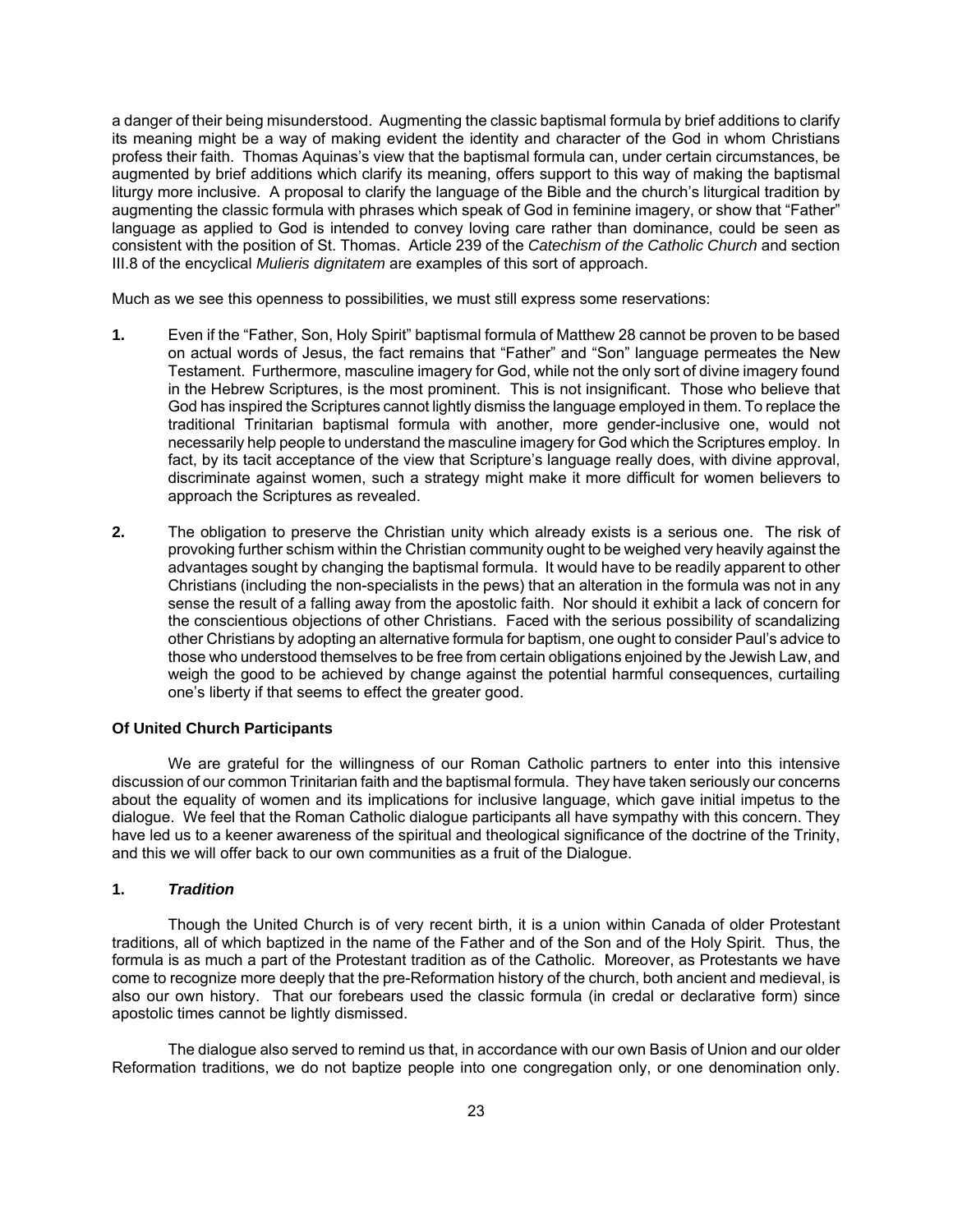*Baptism is not merely a congregational or denominational matter; it is an ecumenical matter. We baptize into the one holy catholic church.* We wish to maintain the ecumenical consensus that now exists and to avoid further schism of the church.

Nevertheless, we have become more aware through the dialogue that 'tradition' has always carried less weight in the churches of the Reformation than in the Roman Catholic Church. The reformers of the sixteenth century believed that accumulated traditions had fallen into grave error, both practically and doctrinally, and had to be brought under the critical authority of the Word of God, which comes to us uniquely in the Scriptures. In our own time, theological criticism of Christian tradition has seriously questioned the dominance of male leadership and of male language in church and theology down through the centuries. We feel strongly that, where our traditions reflect patriarchy, they must be reformed for the sake of the gospel. To be 'ever reforming' is itself a venerable Protestant tradition.

#### **2.** *Scripture*

The Scriptures allow us the closest possible access to decisive revelatory events, especially the life, death and resurrection of Jesus. Thus the Scriptures are 'constitutive' for our continuing existence and identity as church. For this reason, the Scriptural command to baptize in the name of the Father, Son and Holy Spirit rightly carries great weight for many United Church people.

Yet it has always been recognized that the words of Scripture cannot be simply identified with the Word of God. Modern scholarship has heightened our awareness of the humanity and fallibility of the Scriptures. Particularly in the last three decades, feminist biblical criticism has made us more sharply aware that the Scriptures often reflect the culture of the time and place in which they were written, and specifically that they are marked by the patriarchy of biblical authors. Our United Church already limited the authority both of tradition and of scriptural texts when, in 1936, it undertook to ordain a woman, a step which at that time shocked many of our ecumenical partners.

We recognized in the course of this dialogue that The United Church of Canada, existing within a single nation, runs the risk of being isolated from the world wide catholic church. Yet its relative smallness and independence gives it freedom to move and to be innovative, and perhaps to function as a kind of ecclesial 'gadfly' within the world church. This is why we must listen for the dynamic and living Word that God speaks to every new situation. The contemporary concept of 'hermeneutical circle' means that we allow the Scriptures to interpret the circumstances of our lives and the world, and that we in turn interpret Scripture in light of new experience, knowledge and understanding. In our time the recognition of the full equality of women is a new circumstance that must be placed into dynamic relation with the Scriptural texts. Such 'circular' interpretation is always risky, and requires discernment through prayer for the guidance of the Spirit.

### **3.** *Jesus Christ*

We found our dialogue partners to be as concerned as we are to recognize that Jesus was remarkably liberative toward women, befriending them, teaching them, defending them, including them as disciples. It is in obedience to the gospel of Jesus Christ that the equality of women must be affirmed. It is this conviction which compels us to ensure that *nothing in our language of worship or theology be allowed to obscure the liberation, dignity and equality which Jesus Christ has given to all women.* Thus the unique status of the Matthean formula is in some degree relativized. We are suspicious of 'formulaism' ' any suggestion that particular words or gestures are in themselves efficacious. The power of baptism resides in the whole event as a visible proclamation of the Word of grace, in the power of the Spirit; it cannot be located exclusively in a particular formula of words.

Still, the words used in baptism are not a matter of indifference. To baptize "in the name of . . ." is to identify clearly the One who is believed and trusted, and to invoke the power of that One. Jesus, as he is represented to us in the Scriptures, clearly named God as Abba, Father. The Father/Son language is so basic to Scripture that it cannot be ignored.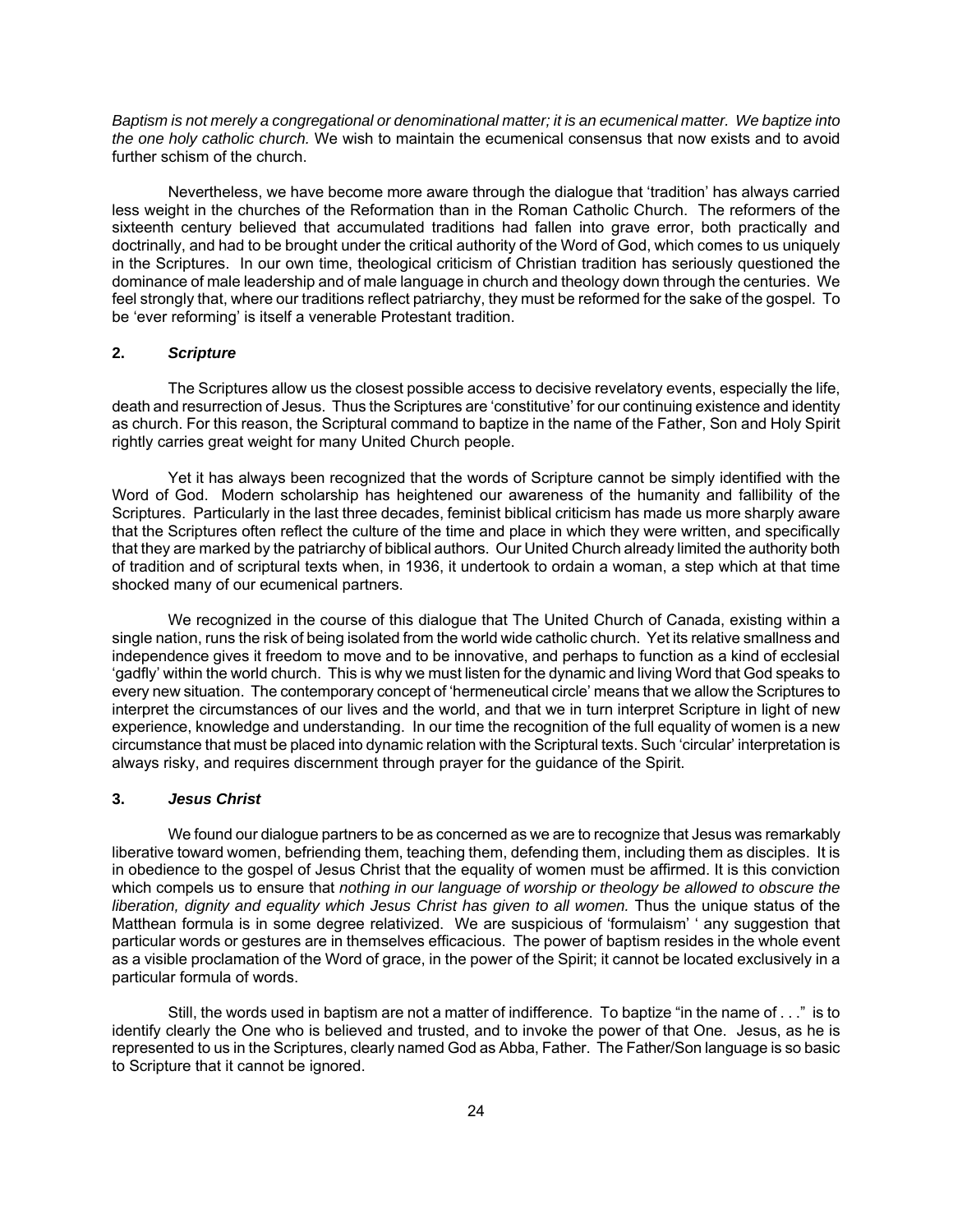However, traditional theology has always known that "Father" is analogical, and that the One who sent Jesus is not literally male. Merely to insist that "God the Father" is not male, yet to go on using it exclusively, is to evade the point of the feminist criticism; i.e., the impression is given that God is indeed male, and that maleness is more divine that femaleness. We do not see the need to eradicate Father/Son language, but to balance it with other expressions.

### **VI. RECOMMENDATIONS**

### **Of Roman Catholic Participants**

We would find it most helpful to respond to contemporary concerns about "Father, Son, Spirit" language by offering explanations of these terms which express the richness of biblical imagery for God and which prevent this traditional language from being used in support of patriarchy.

- **1.** With reference to baptisms celebrated in the Roman Catholic Church, we recommend:
	- i) The meaning of the classic formula should be carefully explained in catechesis and, where feasible, within liturgical contexts.
	- ii) The diversity of liturgical practice already present in the Catholic tradition could be studied as means of exploring the range of possibilities that might be available in the Roman Catholic Church.
	- iii) In view of Thomas Aquinas's position on the possibility of augmenting the baptismal formula, an argument could be made for modifying the traditional formula by the addition of phrases which would discourage people from interpreting the traditional language as suggesting that God is masculine.
- **2.** With reference to baptisms celebrated in other churches, we recommend:
	- i) The emphasis in Catholic teaching on the unrepeatability of the sacrament of baptism encourages a careful assessment of the baptismal practices of other churches which intend to do what the Church does, to initiate believers into the fullness of the Christian faith.
	- ii) When it is clear that another church's profession of faith is authentically Trinitarian, its proposal of an alternate formula (e.g., an augmented formula) which is rooted in scripture and expresses the personal nature of God as well as the mutual relations among the persons of the Trinity should be given serious consideration.
	- iii) In assessing another formula, the Roman Catholic Church should respond only after consultation with the wider ecumenical community.

### **Of United Church Participants**

Believing that gender inclusivity is important for the baptismal liturgy in our time, and mindful that we baptize not into one denomination but into the universal Church of Jesus Christ (the "Holy Catholic Church"), we recommend:

- **1.** That, in order to respect Scripture and the historic tradition of the world-wide ecumenical community, we maintain the words, "Father, Son, and Holy Spirit." We believe this is essential if we are to avoid further schism in the Church of Jesus Christ, who prayed that "they all may be one."
- **2.** That gender balance be sought in the whole service of worship in which a baptism occurs.
- **3.** That at this time the one responsible proposal for change is the augmentation of the classic formula with inclusive language, as exemplified in Options 1(b) and 1 (c) of this report (pp. 22-24). We strongly commend this way of responding to concerns for inclusivity.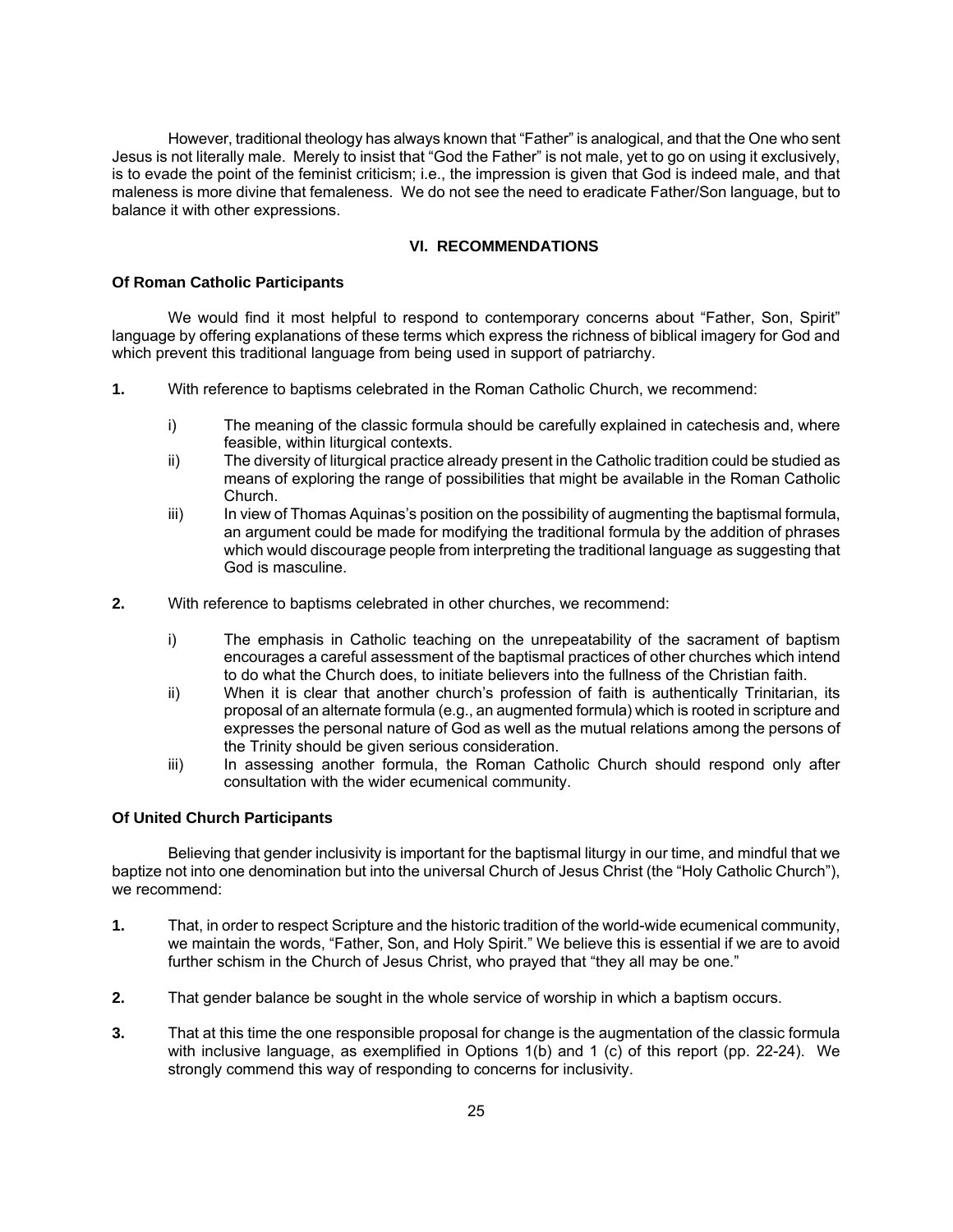This augmentation can occur in two ways:

- i) by adding a number of defined expansions to the classic formula in inclusive language;
- ii) by preceding or accompanying the classic formula by a number of defined credal questions in inclusive language.
- **4.** That we continue to seek an inclusive alternative formula that meets the criteria set out in Section IV, in intentional conversation with our ecumenical partners.
- **5.** That the General Council Executive send a letter to all pastoral charges and ministry personnel, clarifying authorized baptismal practice in the United Church of Canada; that this report be made available upon request, for study and response, to United Church congregations, theological schools, and ecumenical partners.

### **APPENDIX A: SOUNDINGS**

Each member of the Dialogue prepared a short statement about whether s/he considered the doctrine of the Trinity to be, in the words of the *Catechism of the Catholic Church*, "the central mystery of Christian faith and life," that is, "the animating centre of Christian life." Here are excerpts from those statements. They illustrate both the similarities and differences between the lived faith of Roman Catholic and United Church members.

"The Christian life is essentially life reconciled to God through Christ's self-offering for us in the suffering and Cross of Jesus Christ. The animating centre of the Christian's life, then, is our participation as individuals and as church, in God's reconciling mission to the world, which is the continuing mission of the risen and living Christ. It is a mission of participating in the growth of God's Reign in the world, a mission of love and peace, which will ultimately overcome all evil and suffering. It engages us here and now in the sharing of good news and the search for justice and healing, empowered by the Holy Spirit. Stated still more briefly, the animating centre of the Christian life is the Spirit's gift of participation in the life and mission of the triune God." (UC)

"God deals with us in three ways ... being present to our history as Father, Son and Spirit... Belief in Christ impels the believer to adhere to the oneness of God. Yet our conviction that Jesus is the Incarnate Christ dictates that we expand this oneness in a Trinitarian way... Jesus Christ revealed that in God's eternal glory, God's divine life is one of mutual self-giving and communion. "God is love" (1 Jn 4.8) ... The restoration of human beings in Christ to God established for Christians a new ethic ... one in which absolute control or power is not the distinctive feature." (RC)

"What is the animating centre of the Christian life? It is the relationship of intimacy between God, humanity and all of creation, a relationship of love and respect. Jesus Christ is the ultimate expression of this... It seems to me that the words of the Trinity at the time they were first used were developed out of our attempts to explain who Jesus was and how he was still present among his followers... Something within me recognizes that there is a connection between the relationship that I see as the animating centre of the Christian life and the intra-relationship of the Trinity, but it seems tenuous and somewhat forced." (UC)

"We are through baptism brought into the 'family' which is the Trinity; thus we share in the very life of the Father, Jesus and the Holy Spirit. We are adopted children, with all the 'rights and privileges' that Jesus has as Son. The church (in the teaching of Pius XII, during whose reign I was in elementary school) is truly, literally the 'mystical body of Christ' ... and as a child I was taught to maintain a conscious awareness that I was living 'in' the Trinitarian relationship... We are called to model our relationship in our family and in the church on the relationships of love and respect which are in the Trinity." (RC)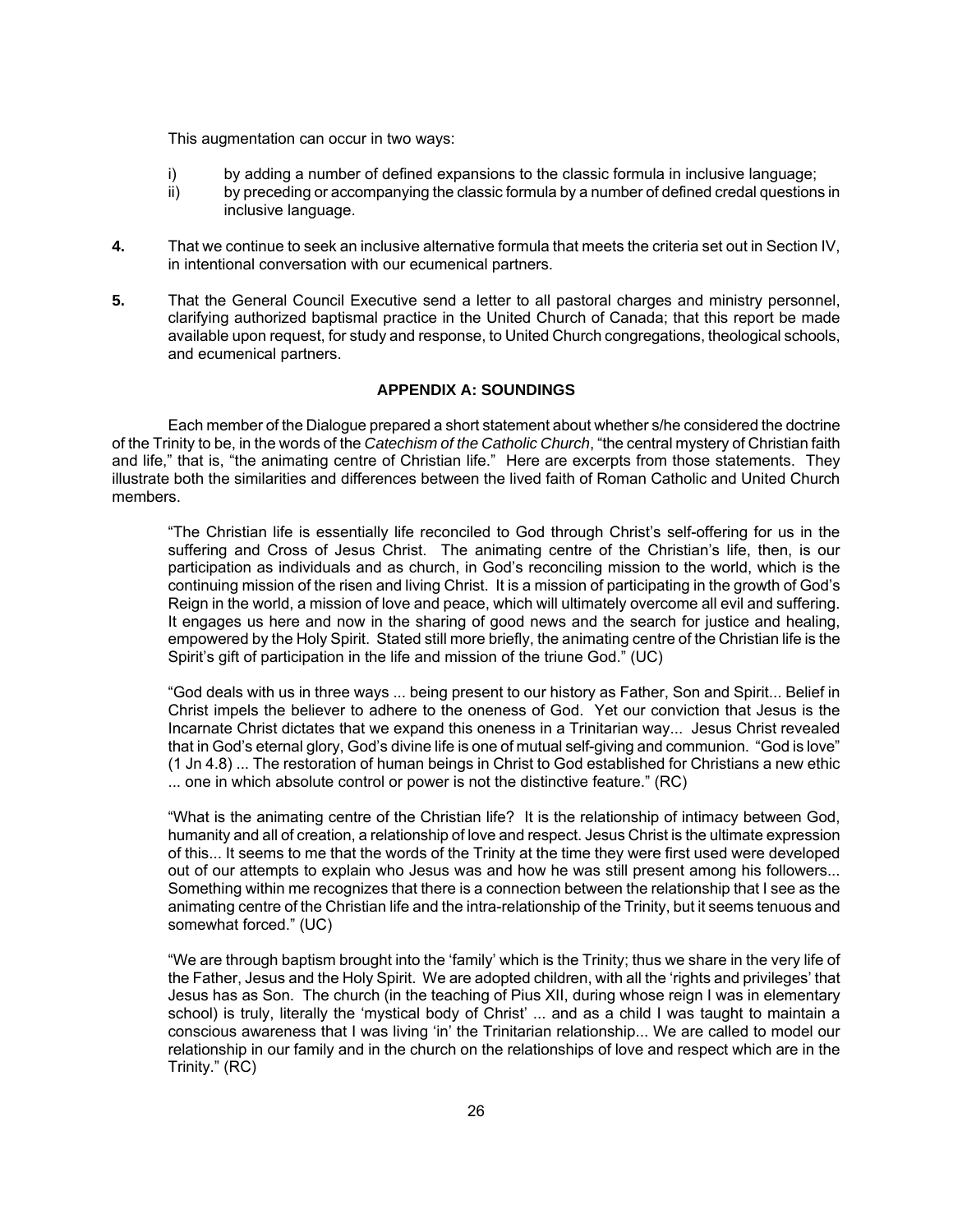"If you were to ask me, apart from any discussion of the "Trinity," about the "animating centre of the Christian life," I imagine that I would speak about the Kingdom of God: in-breaking, indwelling, at hand, come near... The Kingdom for which I long is a *community*, a community of inclusion and overturned power, the mirror of the divine community. In that sense, whenever I ponder the mystery of the Kingdom of God, I, in fact, invoke the immanent Trinity... My most deeply and passionately felt faith rests in fact upon a God who is a community of persons, persons who, in their diversity, offer life, liberty and hope for the world." (UC)

"Il est dit que le mystère de la Très Sainte Trinité est le mystère central de la foi et de la vie chrétienne. Il en est ainsi pour ma propre expérience de foi. L'une des toutes premières choses que j'ai apprises sur les genoux de ma mère a été de faire le signe de la croix au nom du Père, du Fils et du Saint-Esprit. On m'a enseigné à poser ce même geste au moment de me lever et de me mettre au lit. A peu près toutes mes prières, incluant la célébration de l'eucharistie, commencent ainsi.... En traçant le signe de la croix avec les paroles au nom du Père, etc. on indique aussi que c'est par Jésus Christ que la révélation de ce salut nous est donnée... Jésus vient nous révéler le plan de Dieu. Or, ce qui me paraît également central dans ce plan, c'est que ce Dieu-Trinité veut partager avec nous sa vie, son amour, sa joie. Car en Dieu, la vie est déjà partagée."(RC)

"The central mystery of the Christian's life, then, is our participation as individuals and as church, in God's reconciling mission to the world, which is the continuing mission of the risen and living Christ, a mission of love and peace... The animating centre of Christian life is the Spirit's gift of participation in the life and mission of the Triune God... The internal relationships of the Persons of the eternal Trinity is, at a secondary level of theological reflection, essential to and presupposed by this understanding of the Christian life." (UC)

"For me, to be a Christian is to believe what Jesus of Nazareth revealed to us through his life, death and resurrection about how the One in Whom human life is grounded is disposed towards us... In him we really do have 'God-with-us.'... So to think of Jesus is to immediately launch oneself into a pondering of the mystery of a God who could, who would, come among us in that way.... Jesus and the Father are very much a part of the 'animating centre' of Christian life in so far as 'self-animation' or 'self-motivation' is connected to a sense of meaning and purpose.... However, real life Christians don't just 'think' about God; they have a sense that they are intimately connected to God who continues to be present to them through a 'gift of the Spirit.'... So the doctrine of the Trinity *does* function as the 'animating centre' for me as a Catholic, in the sense of a felt need to live in reference to Father, Son and Holy Spirit." (RC)

"The central mystery of the Christian faith is grace, the unexpected and undeserved experience of God's mercy in Jesus Christ.... The mystery of God's work through Jesus Christ in the power of the Holy Spirit does lead to reflection on the ultimate relationship of the three thus named; and the loving relationship among the persons of the Godhead is seen as the ground of the possibility of the whole work of redemptive grace. But the immanent Trinity is an *inference* from the Biblical witness. The fact is that the apostolic generation of believers lived and witnessed and died in a faith that was implicitly rather than explicitly Trinitarian... How, then, could the doctrine of the Trinity, conceived on an immanent basis, be central to the Christian faith? Perhaps only if *grounding* the authenticity and shape of God's mercy in Jesus Christ is viewed as more important than its *experience*." (UC)

"For me, the 'animating centre' of Christian life, or of any human life for that matter, is relationship with God... There is only one God. There are no divided loyalties. But, in this one God, there are three Persons. Relationship, community, is integral to who God is. Further, this relationship is one of complete harmony and equality.... Because of the centrality of relationship in who God is, freedom is central in humanity's being created in God's own 'image and likeness.' When human beings freely choose to break the very relationship which renders them free, God chooses to become human so that the relationship can be restored and freedom again becomes possible. Further, in order to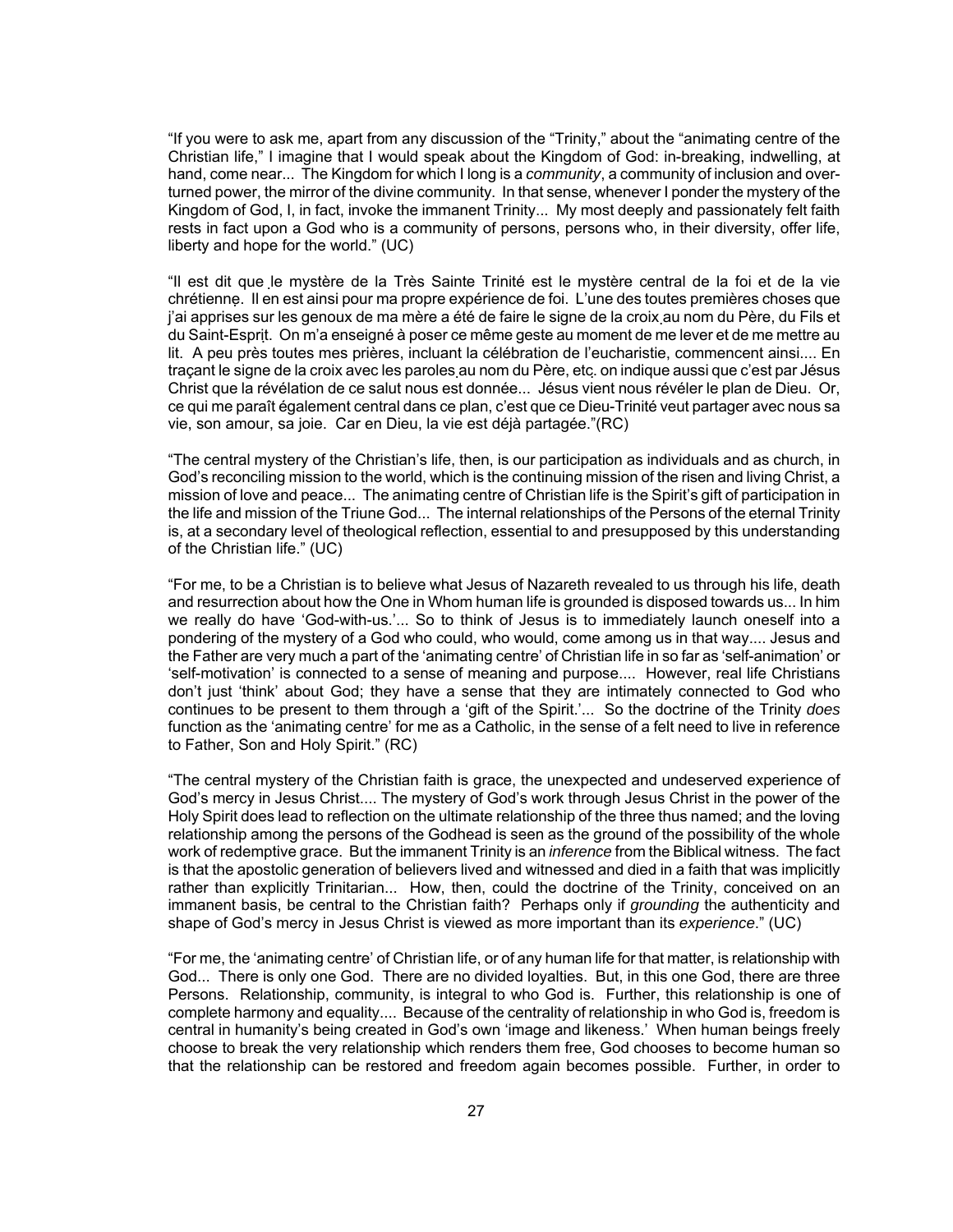sustain this freedom, the Holy Spirit is given to us as an indwelling presence, praying within us, molding the soul like a seal shapes hot wax... for me, the understanding of God as Trinity is central to prayer and to belief in the possibility of an ongoing encounter with God in daily life." (RC)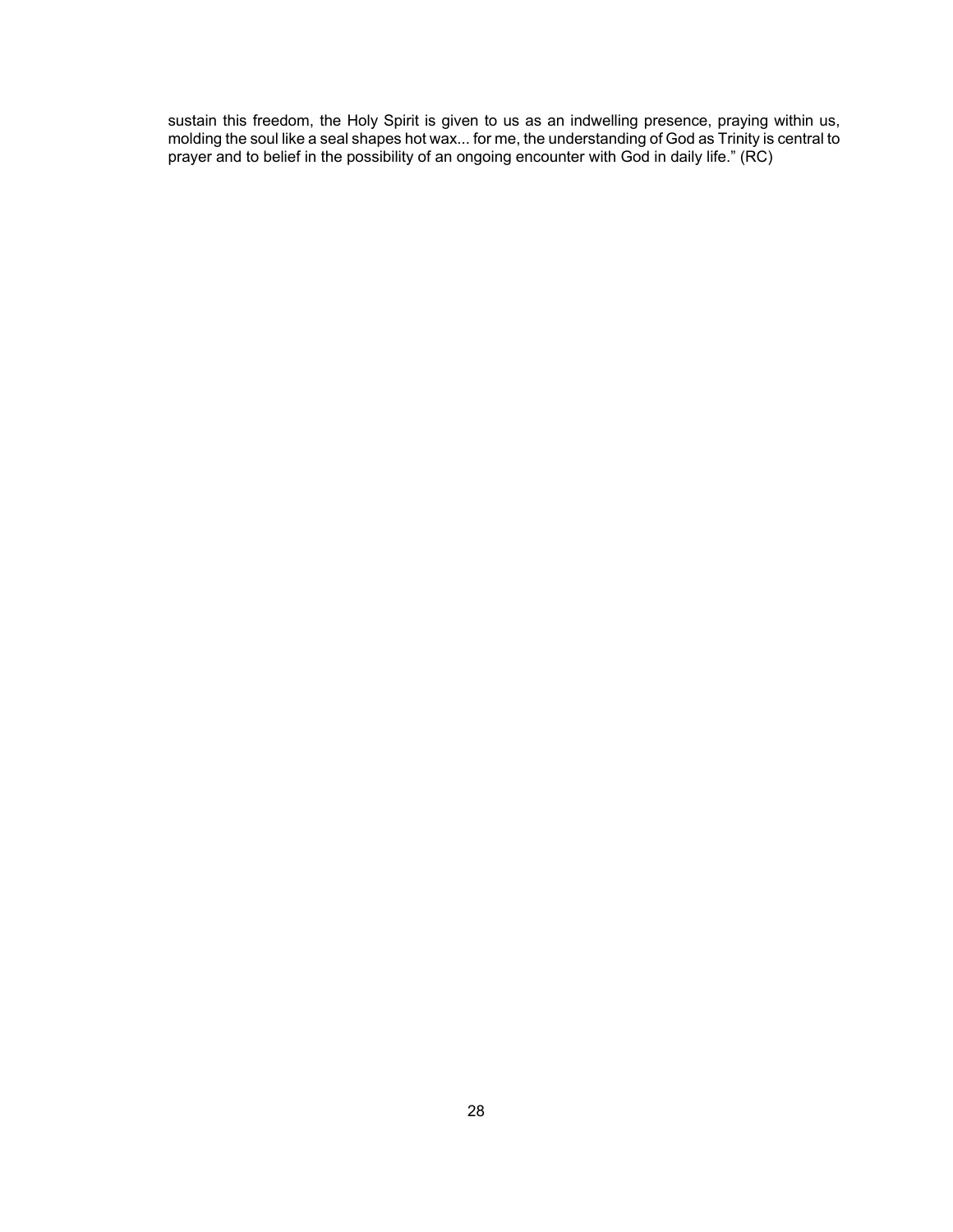# **APPENDIX B: DESCRIPTIONS OF GOD OR JESUS AS MOTHER**

### *Biblical References*

"You were unmindful of the Rock that bore you; you forgot the God that gave you birth." (Deut 32:18)

"The Lord…shouts aloud…For a long time I have held my peace, I have kept still and restrained myself; now I will cry out like a woman in labour, I will gasp and pant." (Is 42:13-14)

"As a mother comforts her child, so I will comfort you;" (Is 66:13)

"Thus says the Lord:…Can a woman forget her nursing child, or show no compassion for the child of her womb? Even these may forget, yet I will not forget you." (Is 49:8,15)

"Listen to me, O house of Jacob, all the remnant of the house of Israel, who have borne by me from your birth, carried from the womb; even to your old age I am he, even when you turn gray I will carry you. I have made and I will bear; I will carry and I will save." (Is 46:3-4)

"Yet it was I who taught Ephraim to walk, I took them up in my arms; but they did not know that I healed them. I led them with cords of human kindness, with bands of love. I was to them like those who lift infants to their cheeks. I bent down to them and fed them." (Hos 11:3-4)

"I will fall upon them like a bear robbed of her cubs" (Hos 13:8)

"The Lord answered Job out of the whirlwind:…From whose womb did the ice come forth, and who has given birth to the hoarfrost of heaven?" (Job 38:1,29)

But to all who received him, who believed in his name, he gave power to become children of God, who were born, not of blood or of the will of the flesh or the will of man, but of God." (Jn 1:12-13)

#### *Historical and Contemporary References*

### Anselm of Canterbury:

"But to you, good Jesus, are you not also a mother? Are you not a mother who like a hen gathers her chicks beneath her wings?…Christ, my mother, you gather your chickens under your wings; This dead chicken of yours puts himself under those wings…Warm your chicken, give life to your dead one, justify your sinner." (*The Prayers and Meditations of St. Anselm*, Penguin, 1973, p.153)

#### Julian of Norwich:

"The mother can give her child to suck her milk, but our precious Mother Jesus can feed un with himself, and does, most courteously and most tenderly, with the blessed sacrament, which is the precious food of true life." (*Showings*, Paulist Press, 1978, p.298)

I understand three ways of contemplating motherhood in God. The first is the foundation of our nature's creation; the second is his taking of our nature, where the motherhood of grace begins; the third is the motherhood at work. And in that, by the same grace, everything is penetrated, in length and in breadth, I height and in depth without end; and it is all one love." (*Showings*, p.297)

#### Pope John Paul I:

"Also we who are here have the same sentiments; we are objects of undying love on the part of God. We know he always has his eyes open on us, even when it seems to be dark. God is our father; even more God is our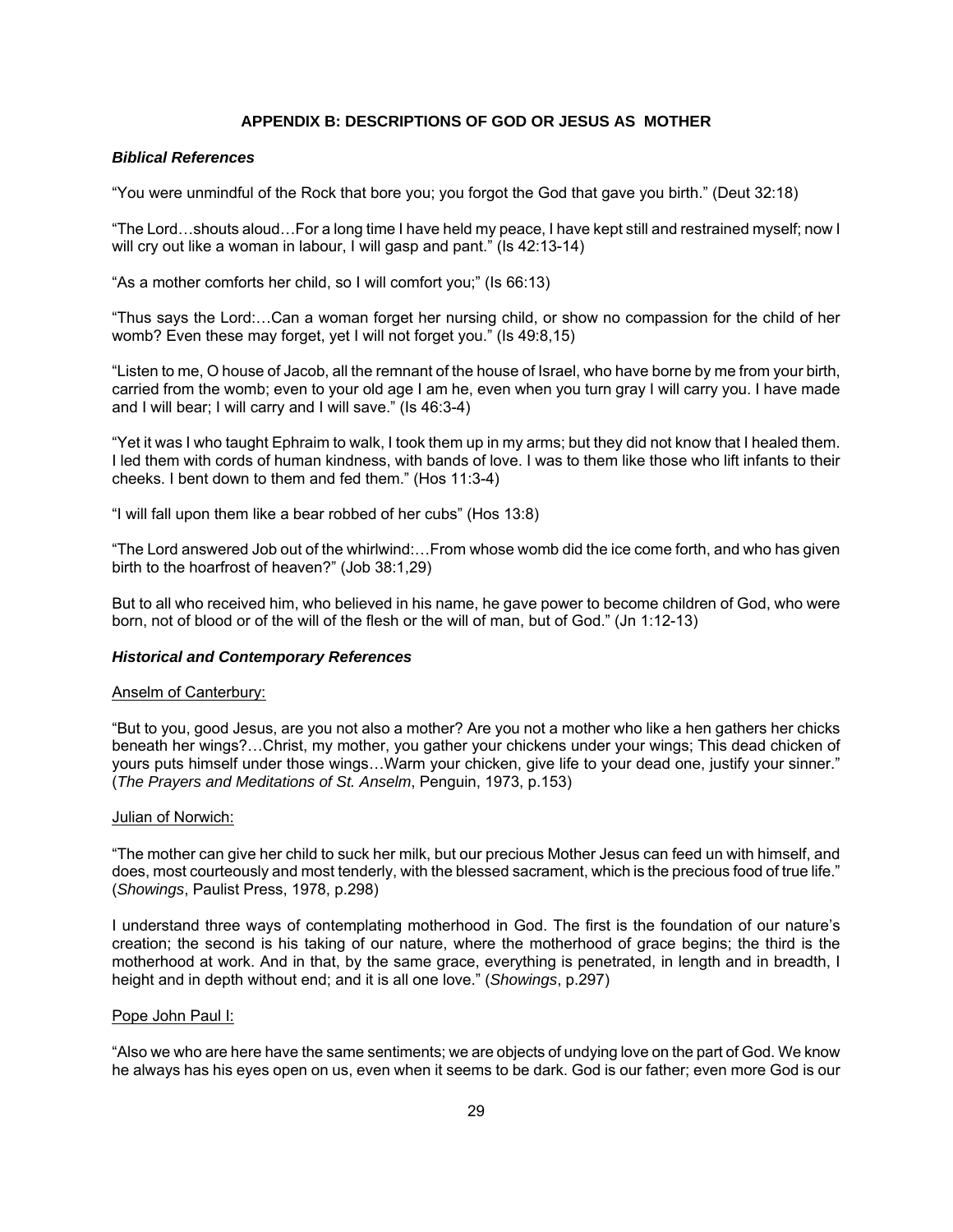mother. God does not want to hurt us, but only to do good for us, all of us. If children are ill, they have additional claim to be loved by their mother. And we too, if by chance we are sick with badness and are on the wrong track, have yet another claim to be loved by the Lord." (*L'Osservatore Romano,* September 21, 1978, p.2)

# Pope John Paul II:

"The merciful Father who embraces the prodigal son in the definitive icon of God revealed by Christ. First and foremost he is the Father. It is God the Father who extends his arms in blessing and forgiveness, always waiting, never forcing any of his children. His hands support, clasp, give strength and, at the same time, comfort, console and caress. They are the hands of both fatherhood and motherhood. In throwing himself on his son's neck, he resembles a mother who caresses her son and surrounds hi with her warmth." (*L'Osservatore Romano,* September 15, 1999, p.11)

# **APPENDIX C: TEXTS FROM THE MAGISTERIUM**

**1.** Fourth Lateran Council (1215), Constitutions, 1:

"But the sacrament of baptism is consecrated in water at the invocation of the undivided Trinity – namely Father, Son and Holy Spirit – and brings salvation to both children and adults when it is correctly carried out by anyone in the form laid down by the church." (Tanner ed. I. 230)

**2.** Council of Vienna (1311-12), Decree 1:

We believe that when baptism is administered in water in the name of the Father and of the Son and of the Holy Spirit, it is a perfect means of salvation for both adults and children." (Tanner ed. I. 360)

**3.** Basel – Ferrara – Florence, Decree for the Armenians (1439):

Gives the Latin rite form as usual, but acknowledges the validity of two other forms: "May this servant of Christ be baptized in the name of the Father etc." and "This person is baptized by my hands in the name of the Father etc." (Tanner ed. I. 542-43)

**4.** Council of Trent (1645), Canons on Baptism, # 4:

"If anyone says that the baptism which is given by heretics in the name of the Father and of the Son and of the Holy Spirit, with the intention of doing what the Church does, is not a true baptism, let him be anathema." (Tanner ed. II. 685)

**5.** *Code of Canon Law* (Latin rite) (1983):

Canon 849: "Baptism, the gateway to the sacraments, is necessary for salvation, either by actual reception or at least by desire. By it people are freed from sins, are born again as children of God and, made like to Christ by an inedible character, are incorporated into the Church. It is validly conferred only by a washing in real water (Canon 854 : « by immersion or by pouring ») with the proper form of words."

Canon 867.2: "Those baptized in a non-catholic ecclesial community are not to be baptized conditionally unless there is a serious reason for doubting the validity of their baptism, on the ground of the matter or the form of words used in the baptism, or of the intention of the adult being baptized or of that of the baptizing minister."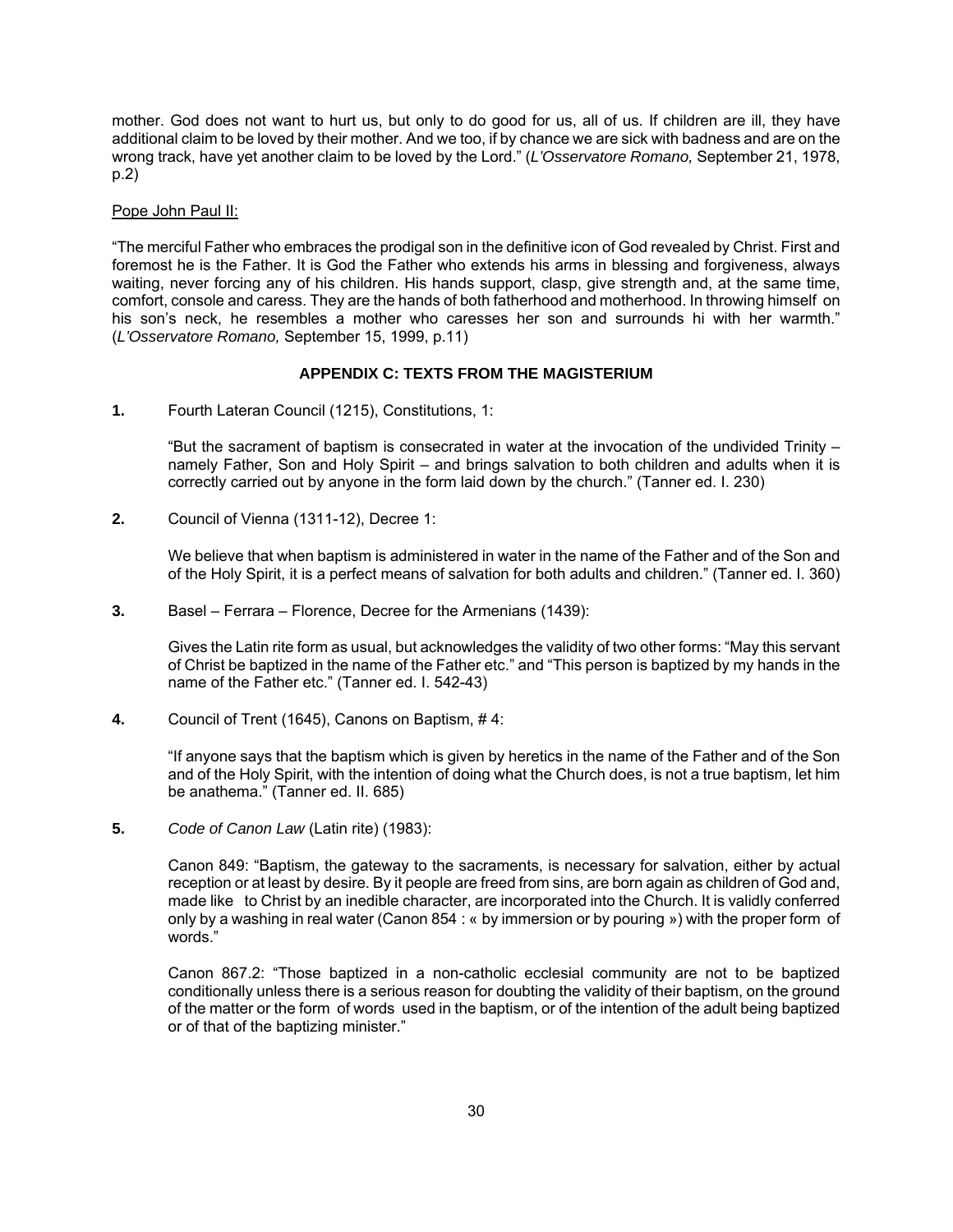**6.** *Code of Canons of the Eastern Churches* (1994):

Canon 675.1: "In baptism a person through washing natural water with the invocation of the name of God the Father, the Son and the Holy Spirit, is freed from sin, reborn to new life, puts on Christ and is incorporated in the Church which is His Body."

**7.** *Catechism of the Catholic Church* (1994)

1239: "(Baptism) signifies and actually brings about death to sin and entry into the life of the Most Holy Trinity through configuration to the Paschal mystery of Christ. Baptism is performed in the most expressive way by triple immersion in the baptismal water. However from ancient times it has also been able to be conferred by pouring water three times over the candidate's head." (Summarized also in #1278.)

1240: "In the Latin Church this triple infusion is accompanied by the minister's words: "N., I baptize you in the name of the Father, and of the Son and of the Holy Spirit." In the Eastern liturgies the catechumen turns toward the East and the priest says: "The servant of God, N., is baptized in the name of the Father, and the Son, and of the Holy Spirit." At the invocation of each person of the Most Holy Trinity, the priest immerses the candidate in the water and raises him up again."

**8.** Canons on Baptism of non-Catholic Children by a Catholic Minister

*Code of Canon Law* (Latin Rite):

Canon 868.2: "For an infant to be baptized lawfully it is required that there be a well founded hope that the child will be brought up in the Catholic religion." (Otherwise a deferral of baptism is recommended, except in case of imminent death.)

# *Code of Canon of the Eastern Churches*

Canon 681.5: "The infant of non-Catholic Christians is legally baptized, if the parents, or one of them or the one who legitimately takes their place, request it and if it is physically or morally impossible to approach their own minister."

# **APPENDIX D: BAPTISMAL AGREEMENT OF PLURA CHURCHES (1975)**

In 1969, the Joint Working Group (JWG) of the Canadian Council of Churches (CCC) and the Canadian Conference of Catholic Bishops (CCCB) received a request for an ecumenical study of baptism. The request was forwarded to the CCC's Faith and Order Commission which reported to the JWG on the results of its study in May 1972.

In its discussion of the topic on September 12, 1972, the JWG decided not to ask the churches to endorse the Report but to receive it "as documentation for a recommendation of mutual acceptance of baptisms." The JWG formulated two recommendations that were forwarded to the churches on October 31, 1972:

1) that in the absence of evidence to the contrary they accept the validity of baptisms conferred with water, by pouring, sprinkling or immersion, accompanied by the Trinitarian formula; 2) that the churches adopt in addition to whatever certificate or certificates they now use, a common certificate to be agreed upon.

A press release issued by the CCCB on September 11, 1975 states: "Five major Christian churches have reached an understanding through which one Church will recognize as valid, baptisms conferred